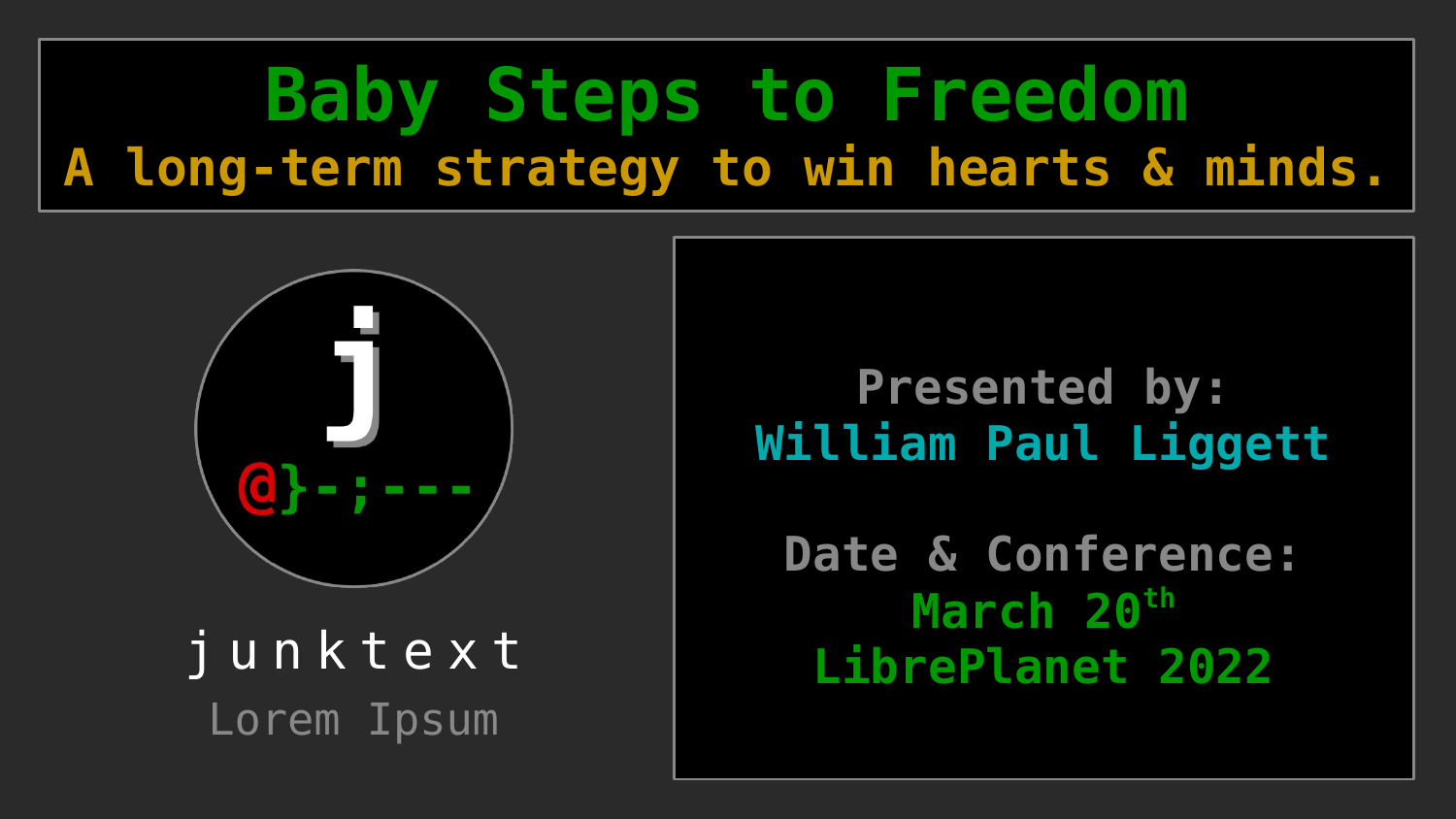

#### **Name: William Paul Liggett**

**Speaks:** Java, Python, PHP, & HTML5/CSS3/JavaScript

**DBs:** MySQL, PostgreSQL, Oracle, SQLite, etc.

**now():** NVCC | junktext | BPB Publications

Past: Senior Software Engineer, Non-Profit Ed., IT Proj Mgr, SysAdmin, U.S. Marine Corps

**.edu:** M.S. in Info Sys. Tech, Bachelor's in IT

**Certs:** Security+, Network+, A+, and AWS Cloud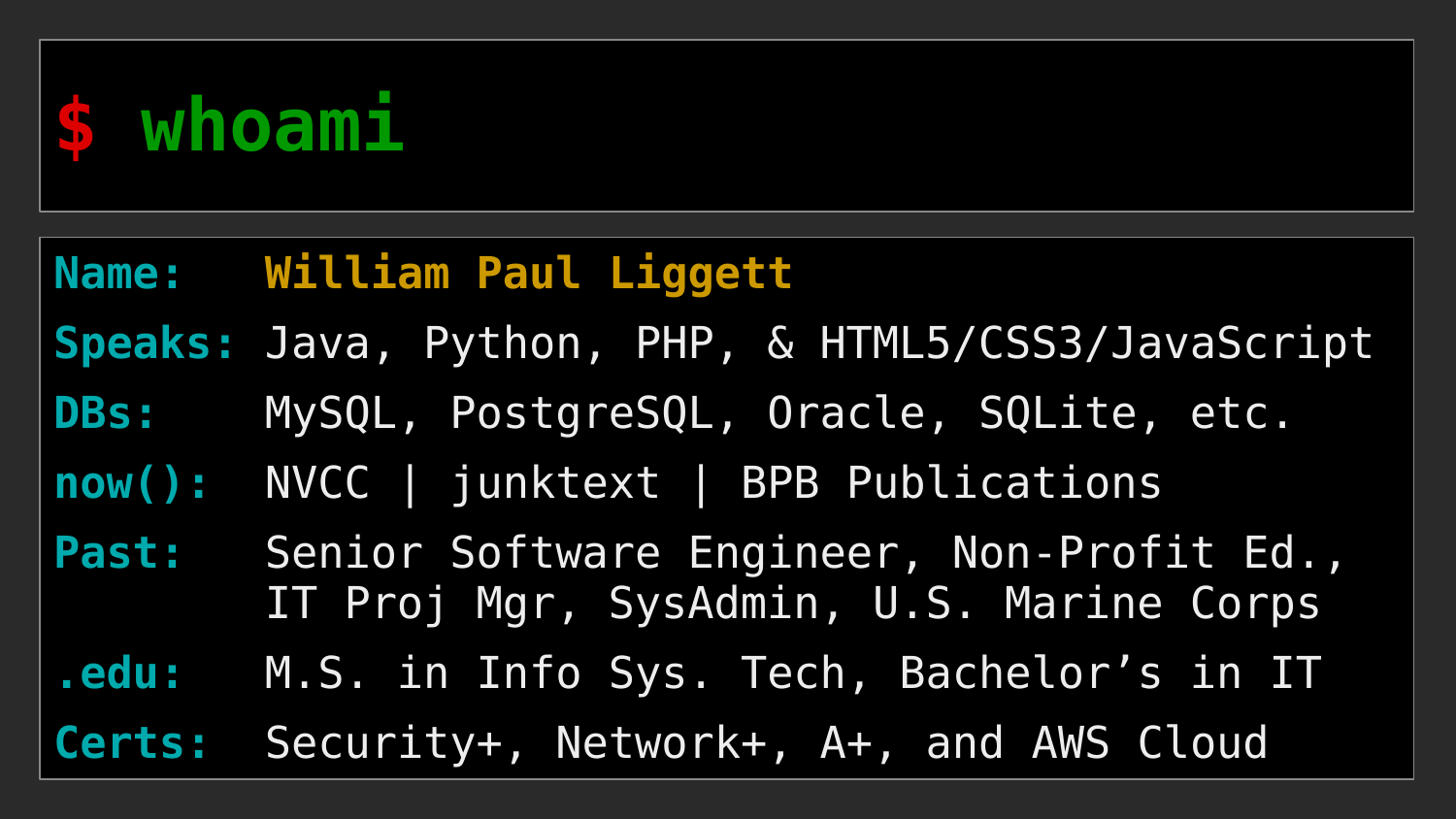# **Before I begin...**

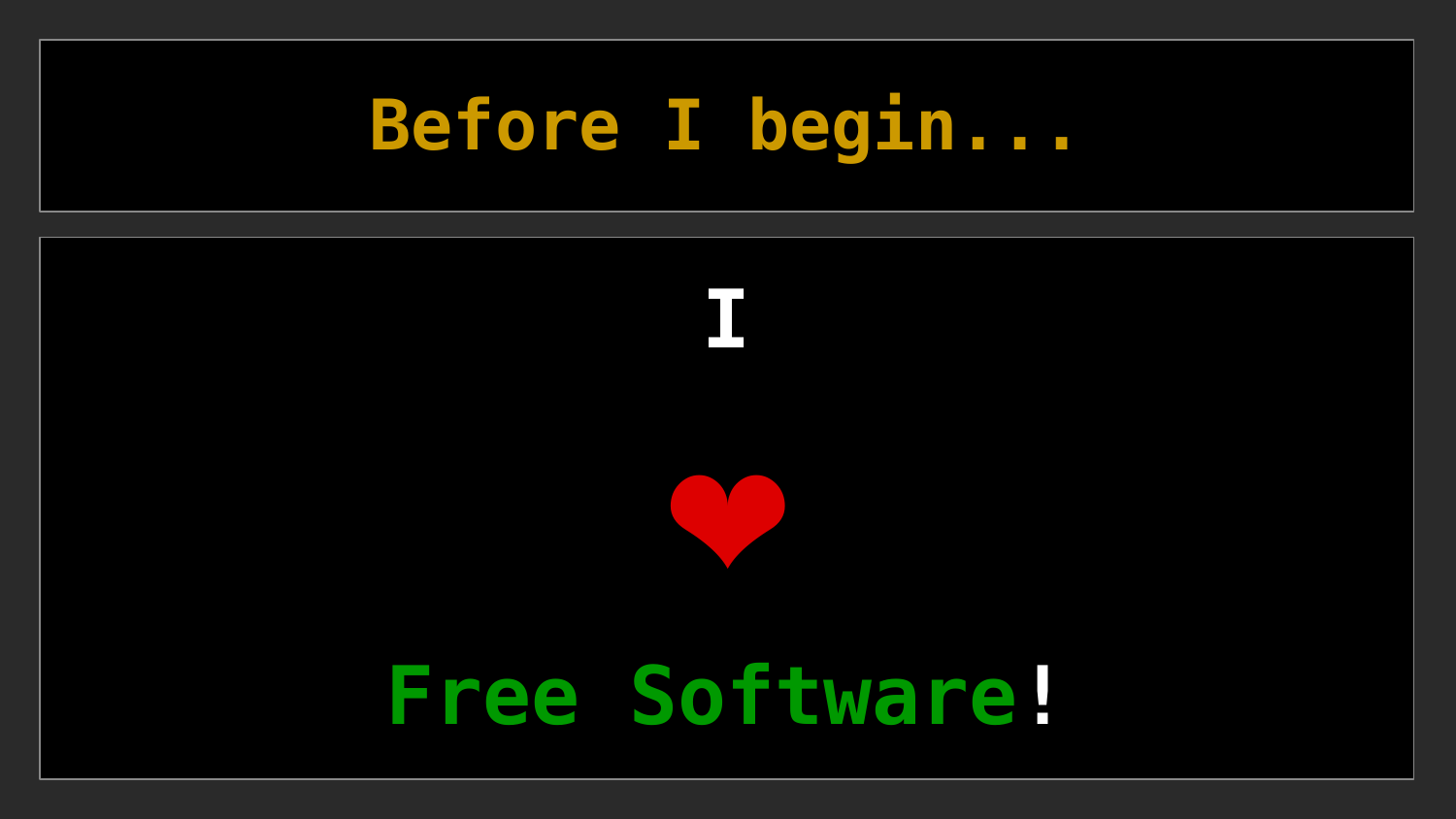# **Why do I love Free Software?**

#### **\* Open Education:**

 **I can see and learn from another person's code!**

#### **\* Trust:**

 **I am more confident that it will not spy or steal data or information from me and others.**

**\* Human Rights: (User Freedom) Free Software isn't just about software, it is about respecting people and treating them fairly!**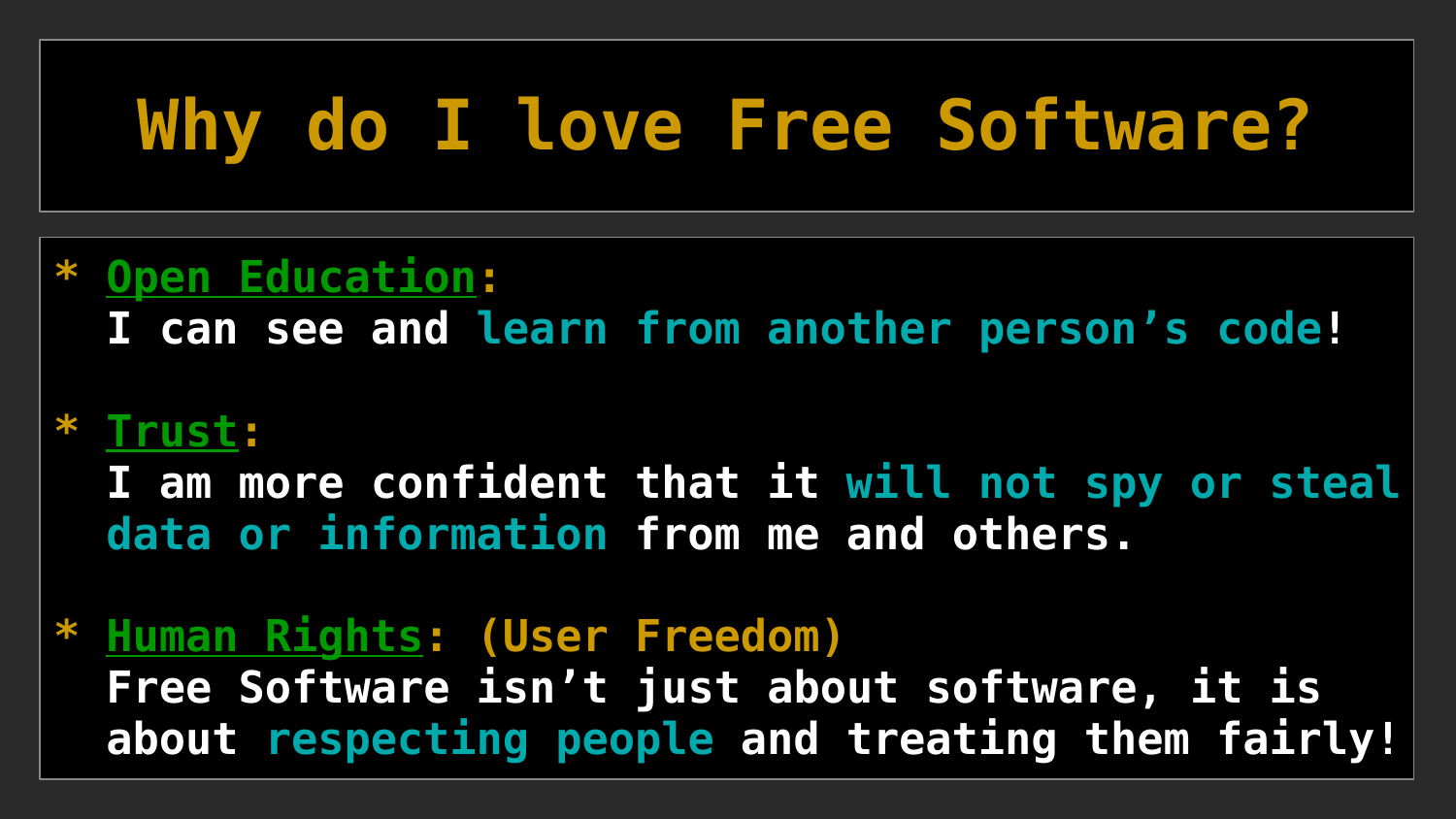### **However...**

- **\* I will start with a gloomy assessment.**
- **\* Next, I will provide constructive critiques.**
- **\* Finally, I will explain how to use "baby steps" to help get more people to love free software.**
	- **\* Warning: This is a long-term strategy. Assume people will still use proprietary or DRM-based software for the near-future.**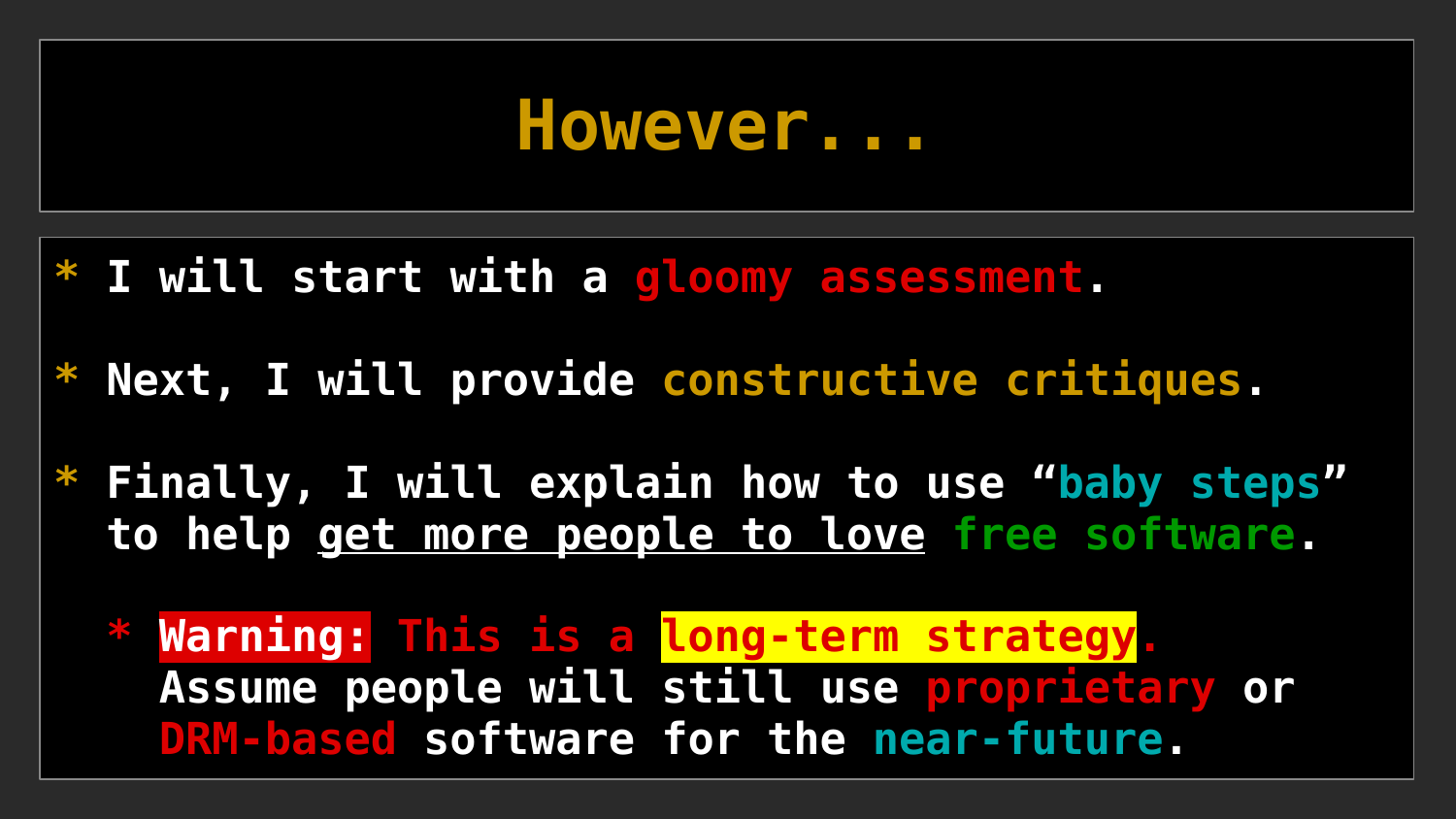### **The state of Free Software: We are "in a pickle."**

### **pickle (pick·le):**

 *Informal noun.*

**3. an awkward or difficult situation.**

*"To be in a pickle."*

**Definition: Collins English Dictionary, 12th Edition. (2014)**

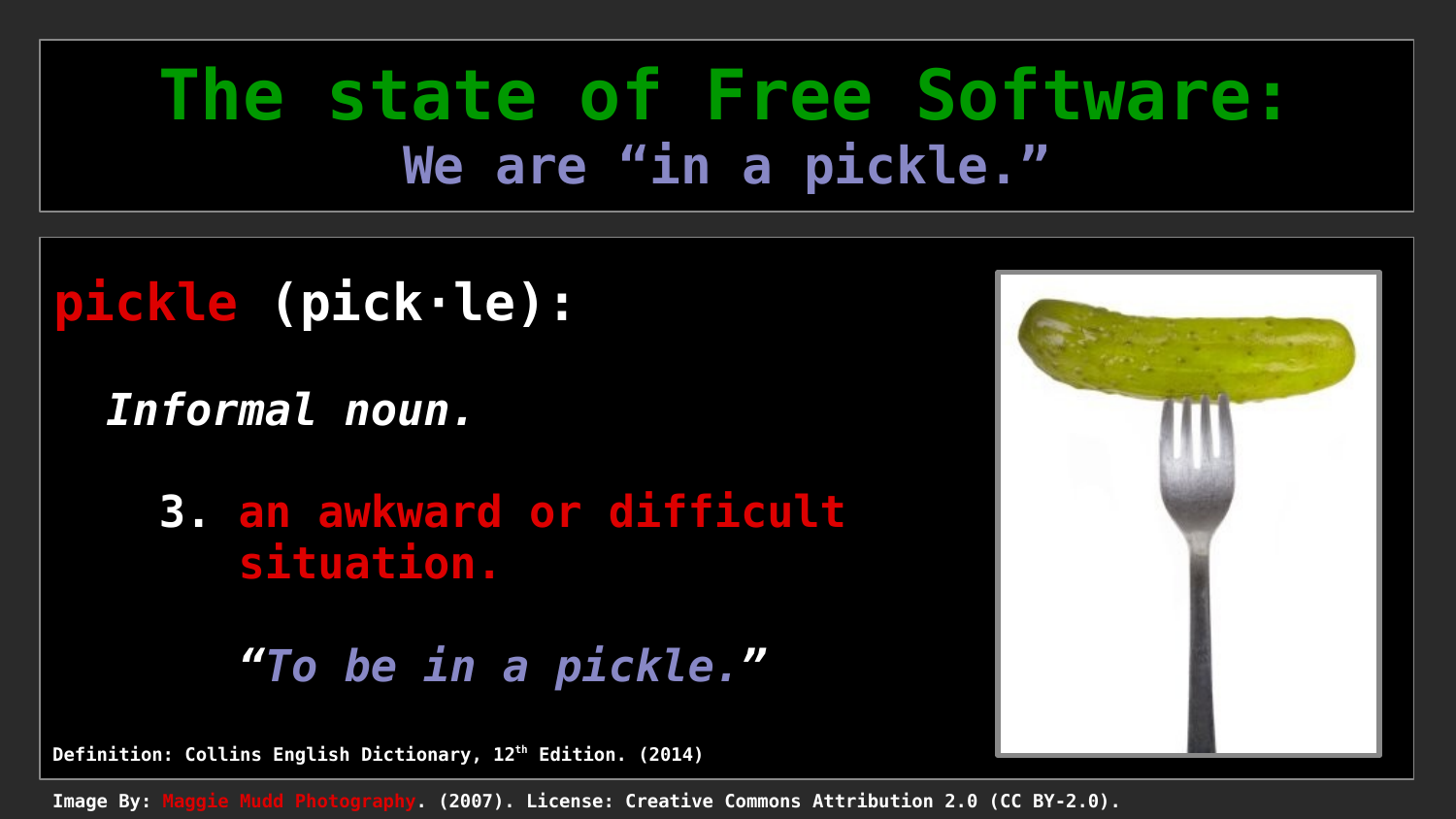# **Why are we in a pickle?**

**1. Most people don't like learning about software licenses. Once you mention the word "copyright", you have lost their attention.**

**2. Most software is infused with free software, but people don't care (see point #1). Amazon, Google, Apple, Microsoft, etc. all use/rely on it for their software.**

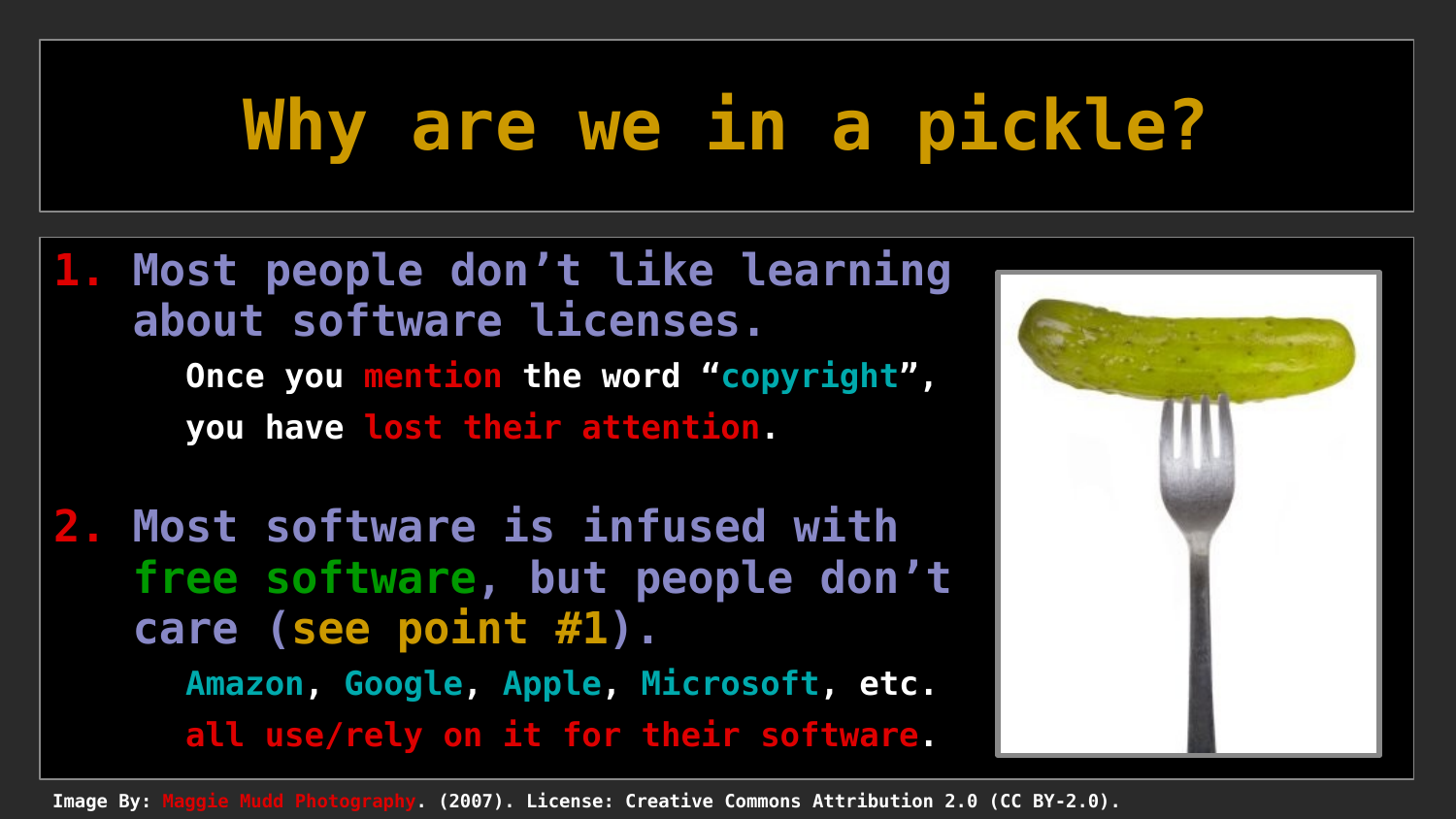# **So, how do we get ourselves out of a pickle?**

#### **Explain the following to everyone?**

- **Legal Theories on Copyright**
- **\* Software Licenses: \* Proprietary \* Free Software \* Copyleft vs. Permissive**

#### **\* GNU/FSF vs. OSI vs. F/LOSS**

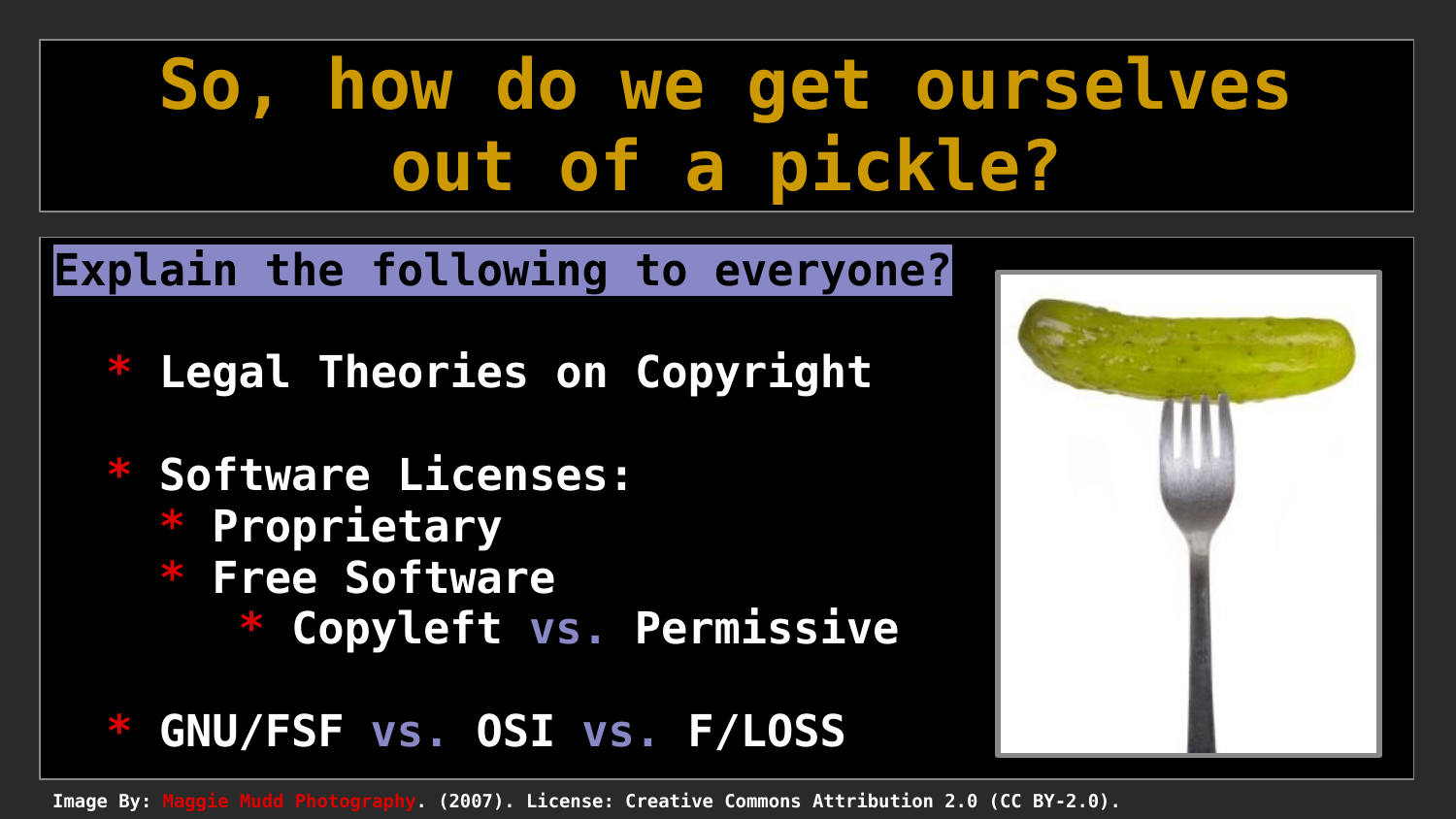### **This method works best for studious computer nerds, not most people.**

#### **Explain the following to everyone?**

**Legal Theories on Copyright** 

**Software Licenses \* Proprietary \* Free Software Copyleft vs. Permissive** 

#### **GNU/FSF vs. OSI vs. F/LOSS**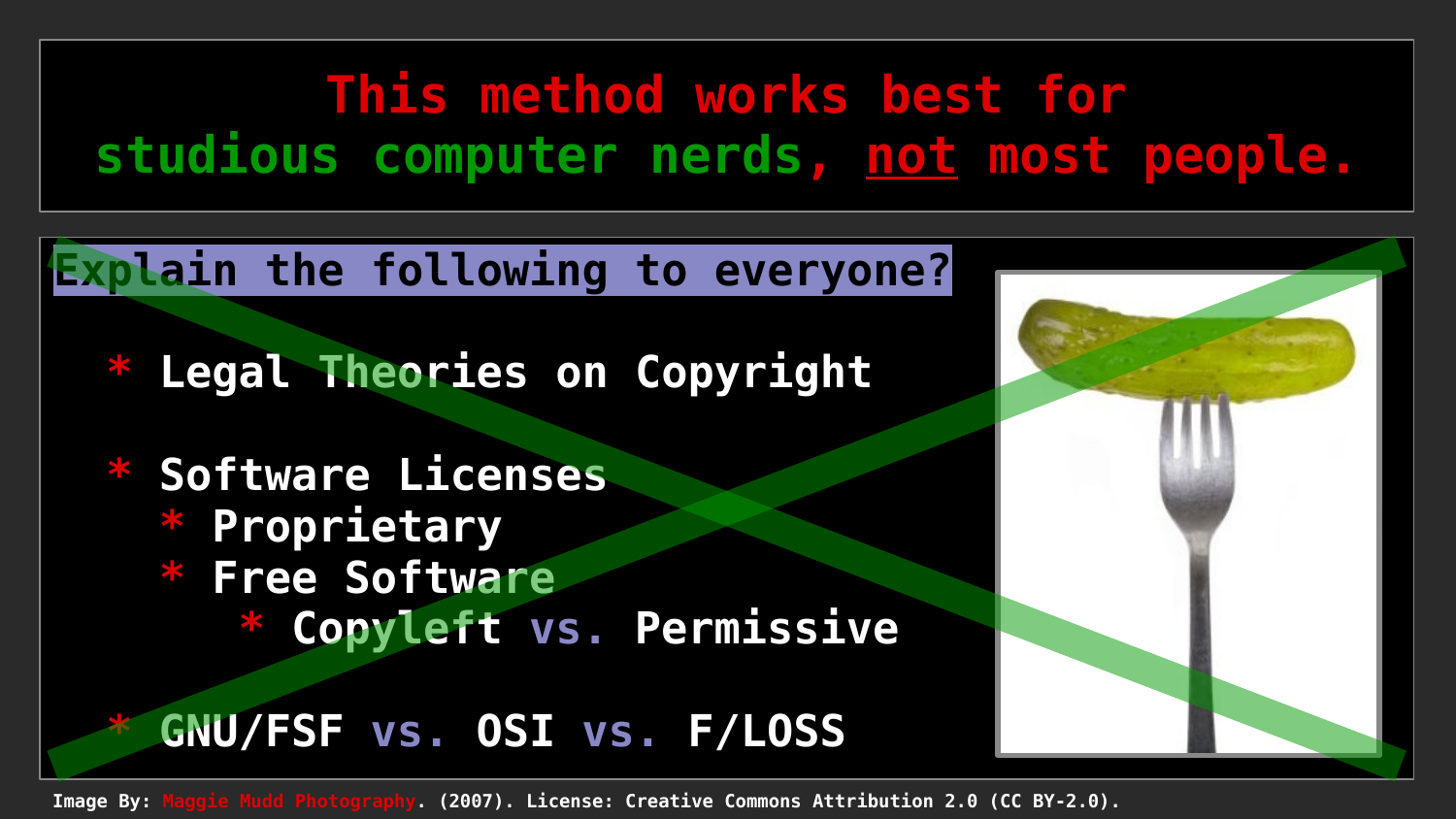# **Side Note: This is what I require my college students to know!**

#### **Explain the following to everyone?**

**Legal Theories on Copyright** 

**Software Licenses \* Proprietary \* Free Software Copyleft vs. Permissive** 

#### **GNU/FSF vs. OSI vs. F/LOSS**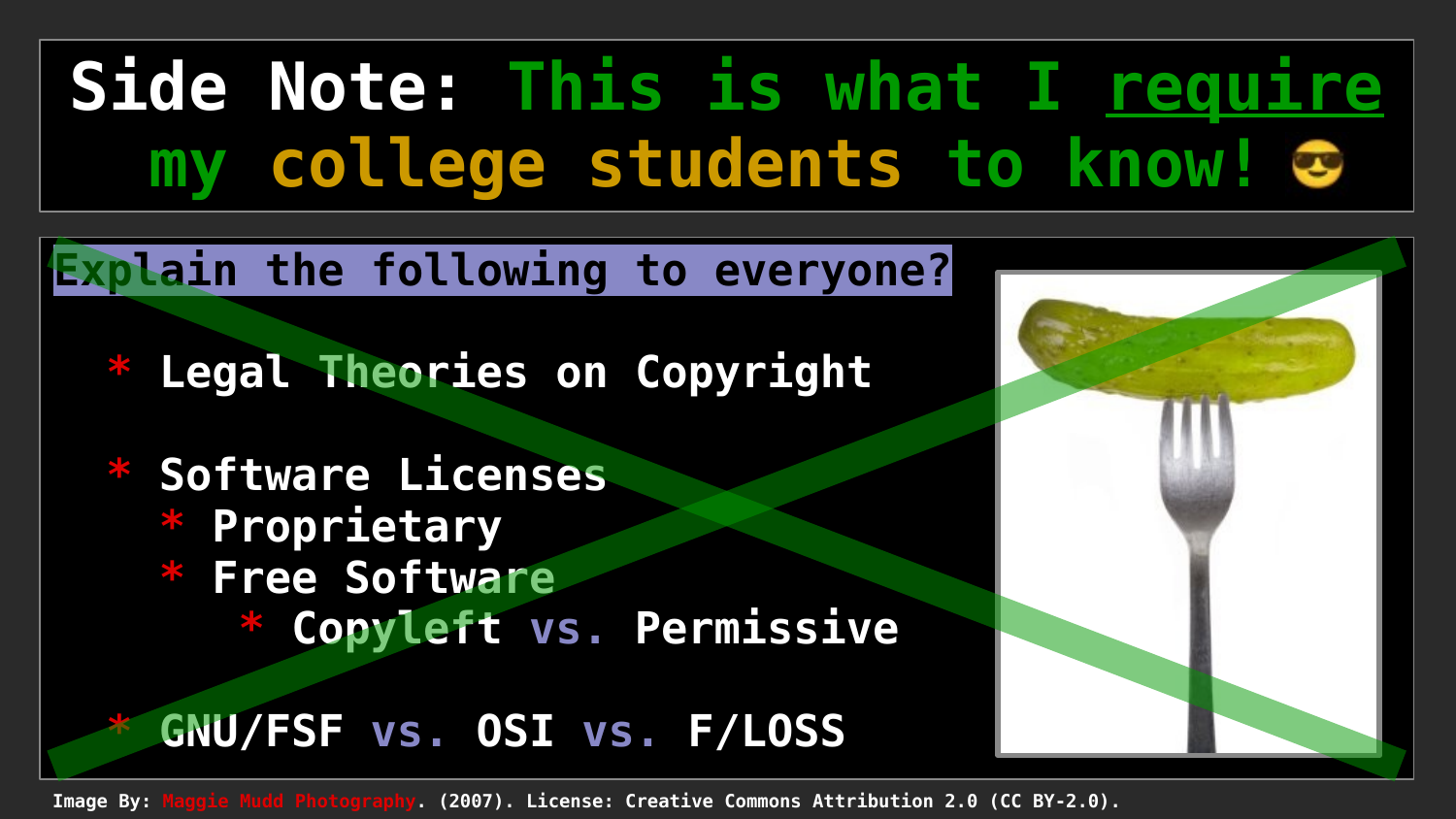# **Side Note: This is what I require my college students to know!**

#### **Want to see my lecture on how I teach college students?**

#### **See my talk from the previous LibrePlanet 2020: (Includes slides!)**

**[https://media.libreplanet.org/u/libreplanet/m/](https://media.libreplanet.org/u/libreplanet/m/how-to-teach-students-about-free-software/) [how-to-teach-students-about-free-software/](https://media.libreplanet.org/u/libreplanet/m/how-to-teach-students-about-free-software/)**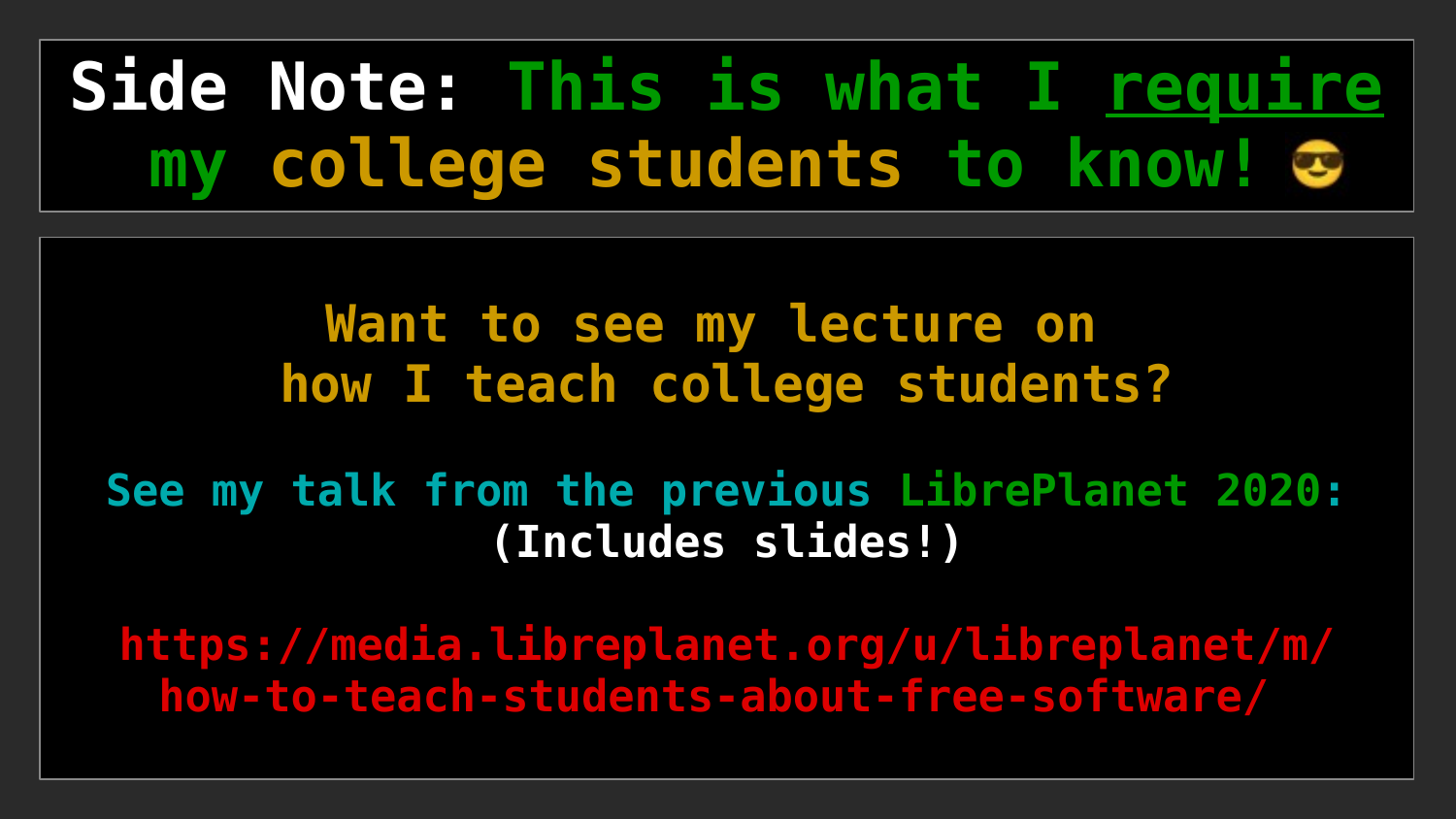# **My concept of Baby Steps is similar to the following:**

**You may notice the theme of LibrePlanet 2022 is to:**

**"urge people to continue to make free software part of their daily lives, one decision at a time."**

**The FSF also started the [Freedom Ladder](https://libreplanet.org/wiki/Group:Freedom_Ladder) campaign: "gradual process to eliminate nonfree software"**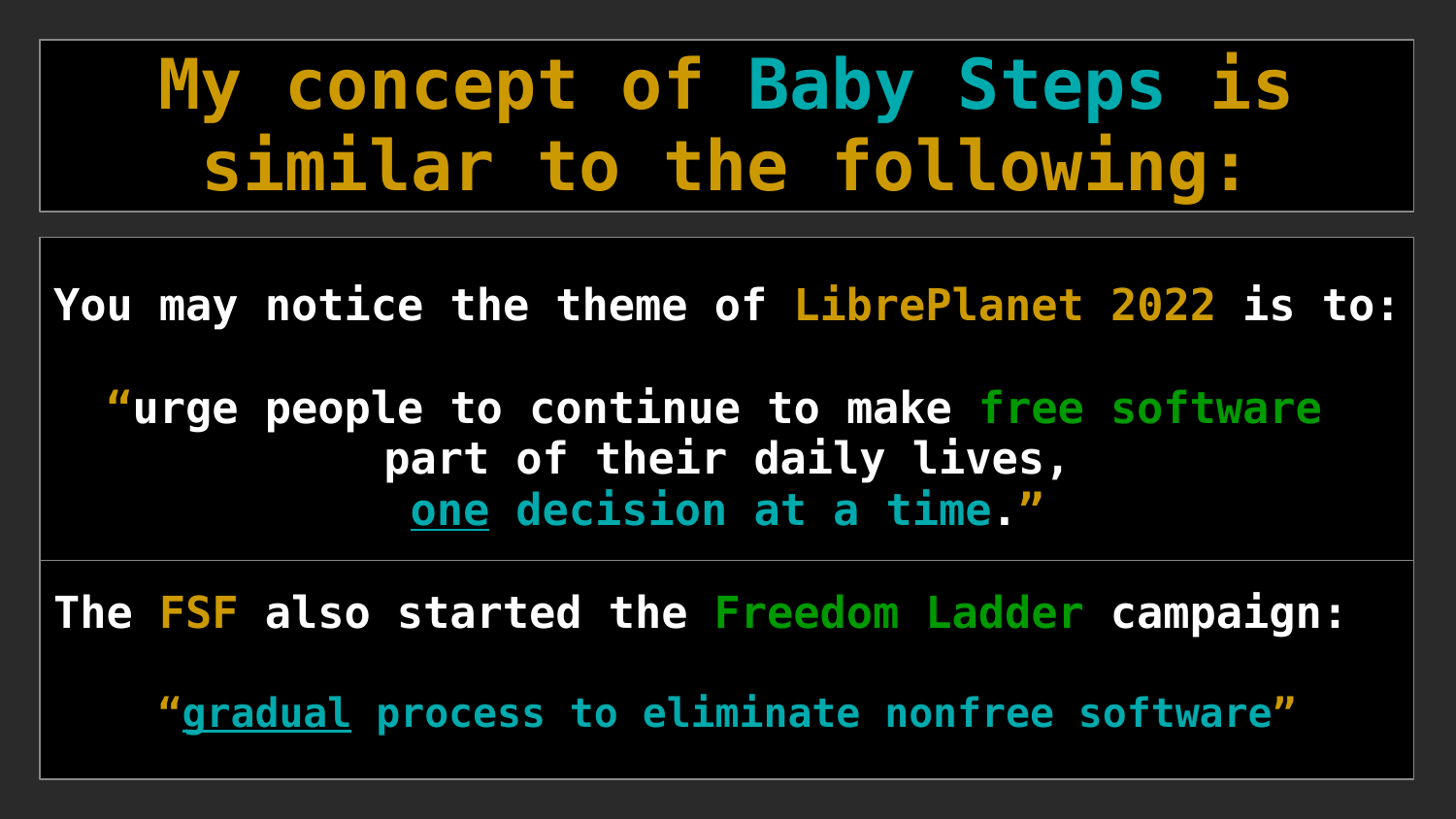**Baby Steps to Freedom Why little steps are needed.**

**Most people...** 

- **\* Barely understand computers.**
- **\* Don't have time to learn all about software freedoms and why they should care.**
- **\* Rarely hear about free software issues from: News, teachers, business leaders, politicians, religious leaders, movies, music, or friends.**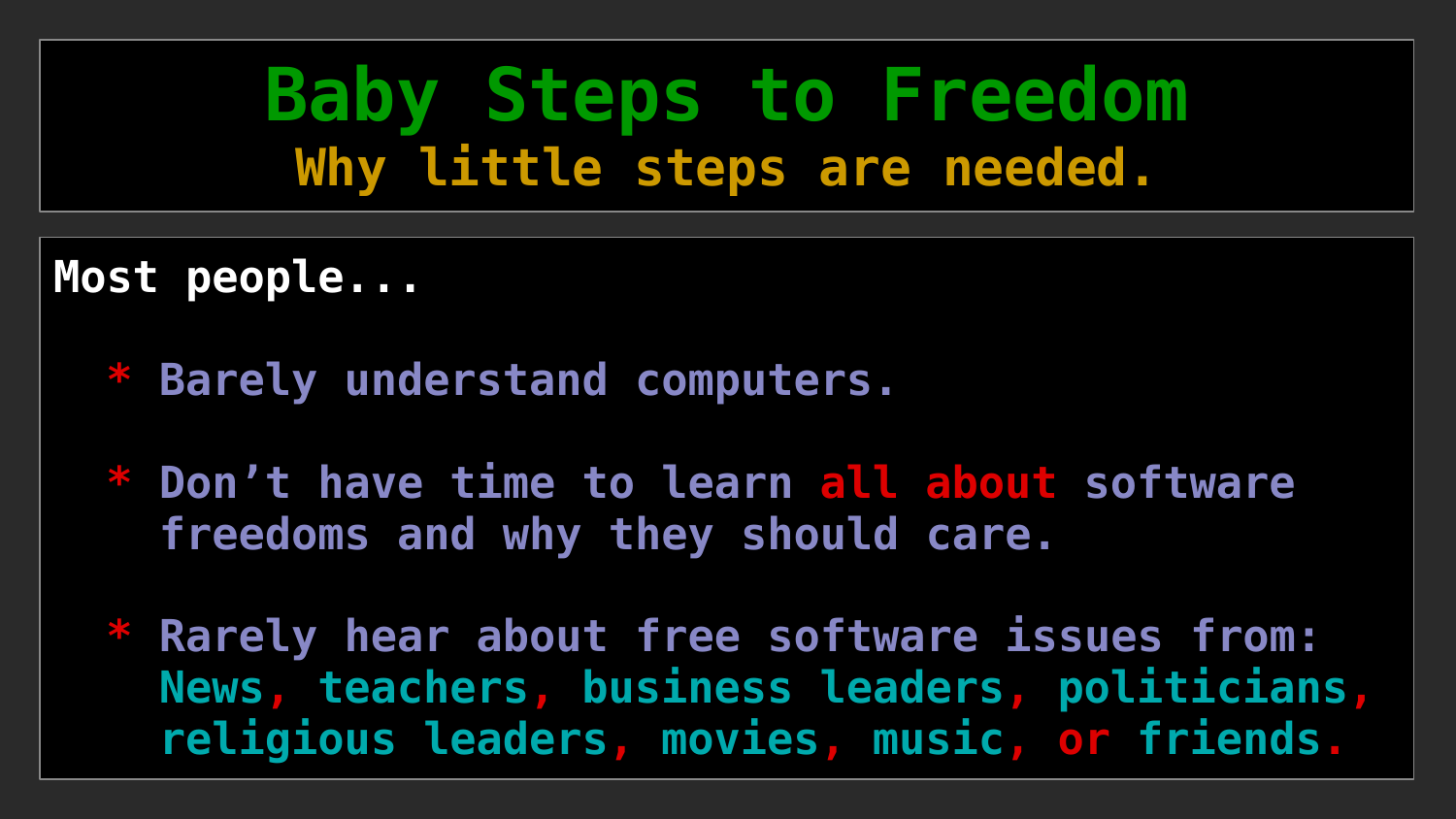### **Baby Steps to Freedom Why little steps are needed.**

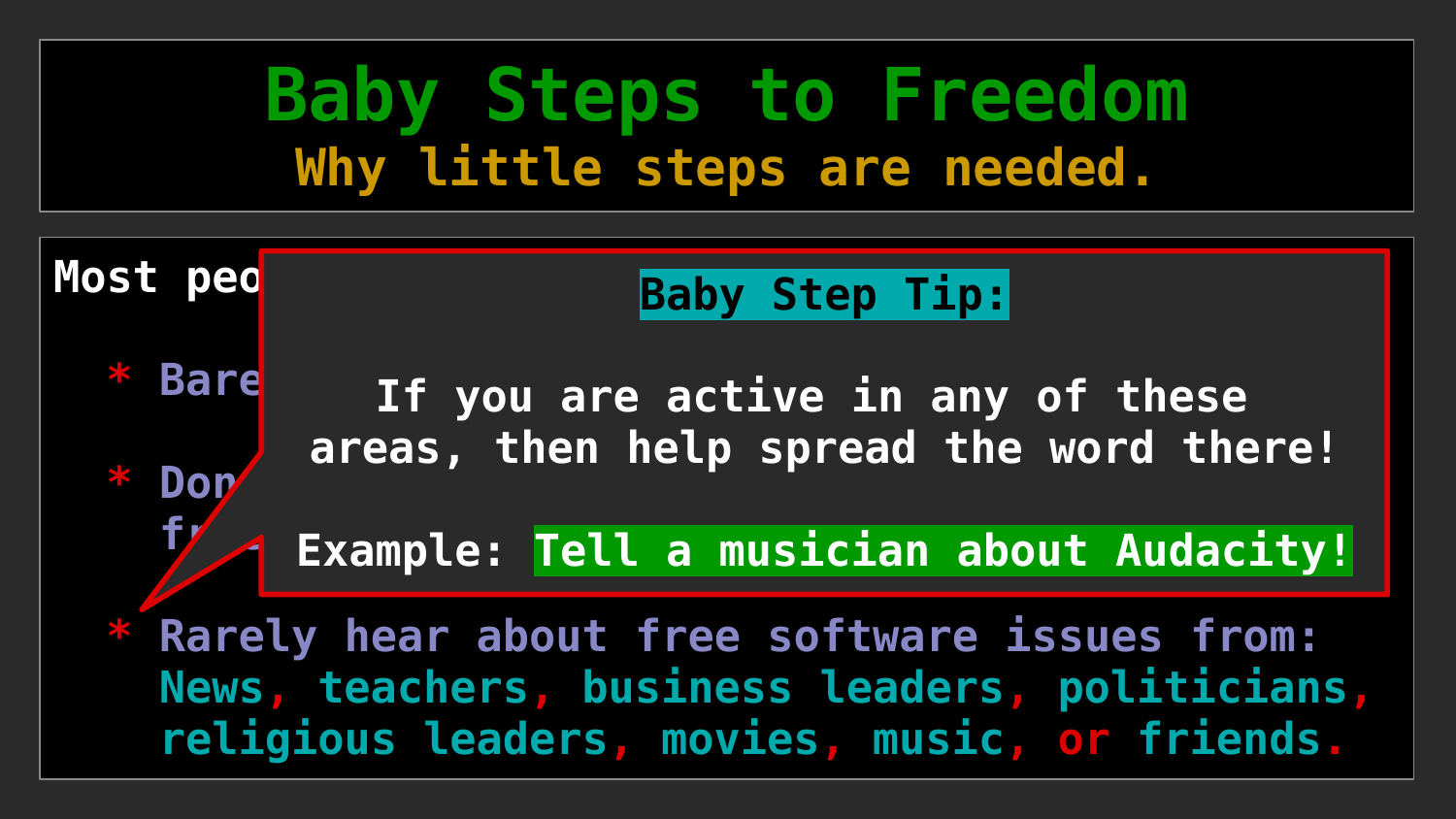### **Baby Steps to Freedom Why little steps are needed.**

**Most truly free software (e.g., not Android)...** 

- **\* Is not well-funded. Donation-based mostly. \* Or, the "pro" version is proprietary.**
- **\* Can suffer from maintenance problems because of the lack of funding or development help.**
- **\* Has some quirks or is not newbie-friendly. \* Again, not enough \$\$\$ to maintain/improve.**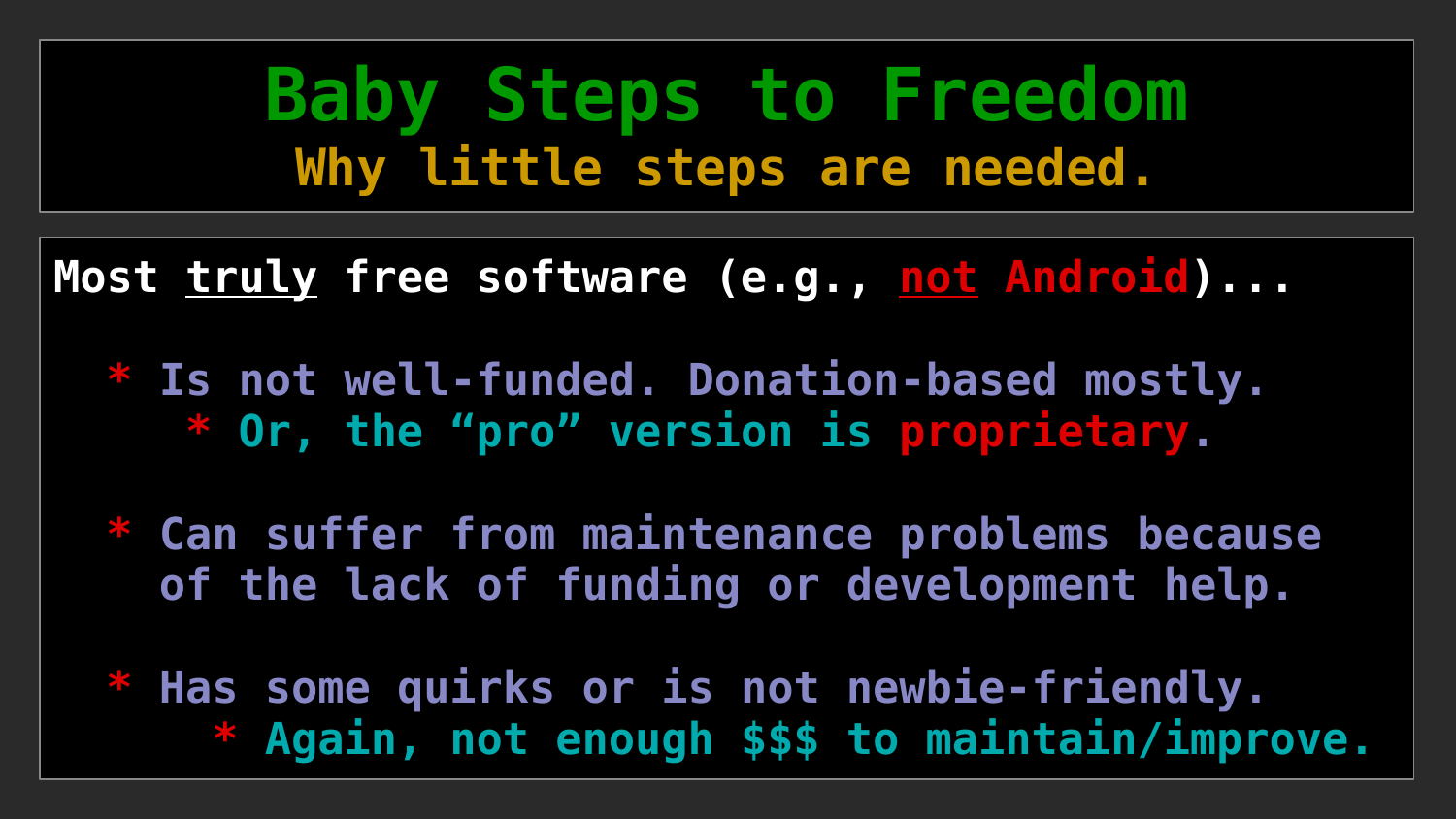# **My Personal Road to Freedom**

**st Era: Playing proprietary video games as a kid.**

**nd Era: Mastering MS Windows (DOS, Registry, etc.)**

**rd Era: Learning how to program/network/hack.**

 **th Era: Exploration of "Linux" without knowing much about GNU/FSF or software licenses.**

**th Era: I now teach others about free software.**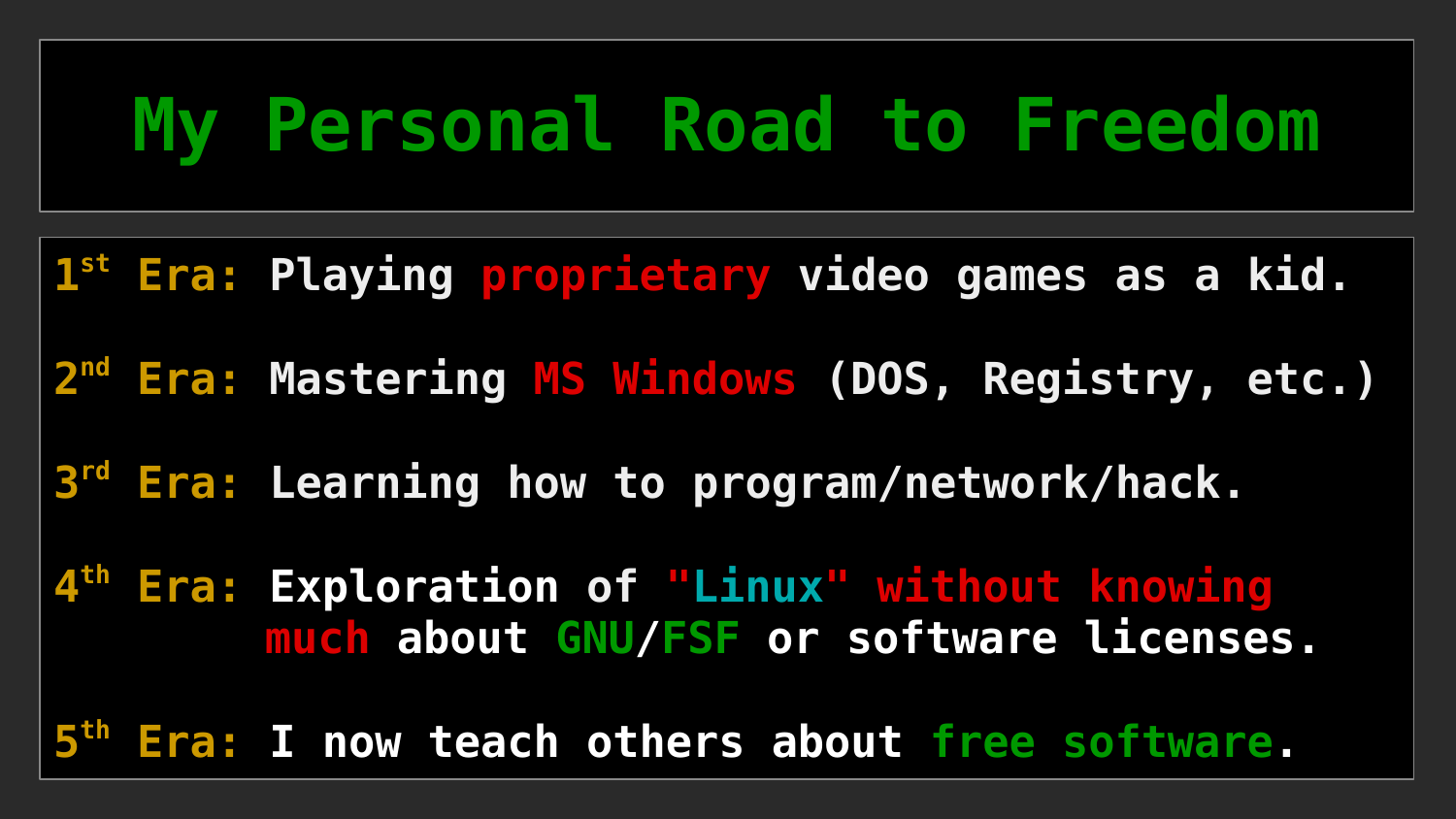**1 st Era: Playing proprietary video games as a kid.**

#### **Why?**

- **\* Because kids like to play games!**
- **\* Most young kids don't care about legal or potential ethical software aspects.**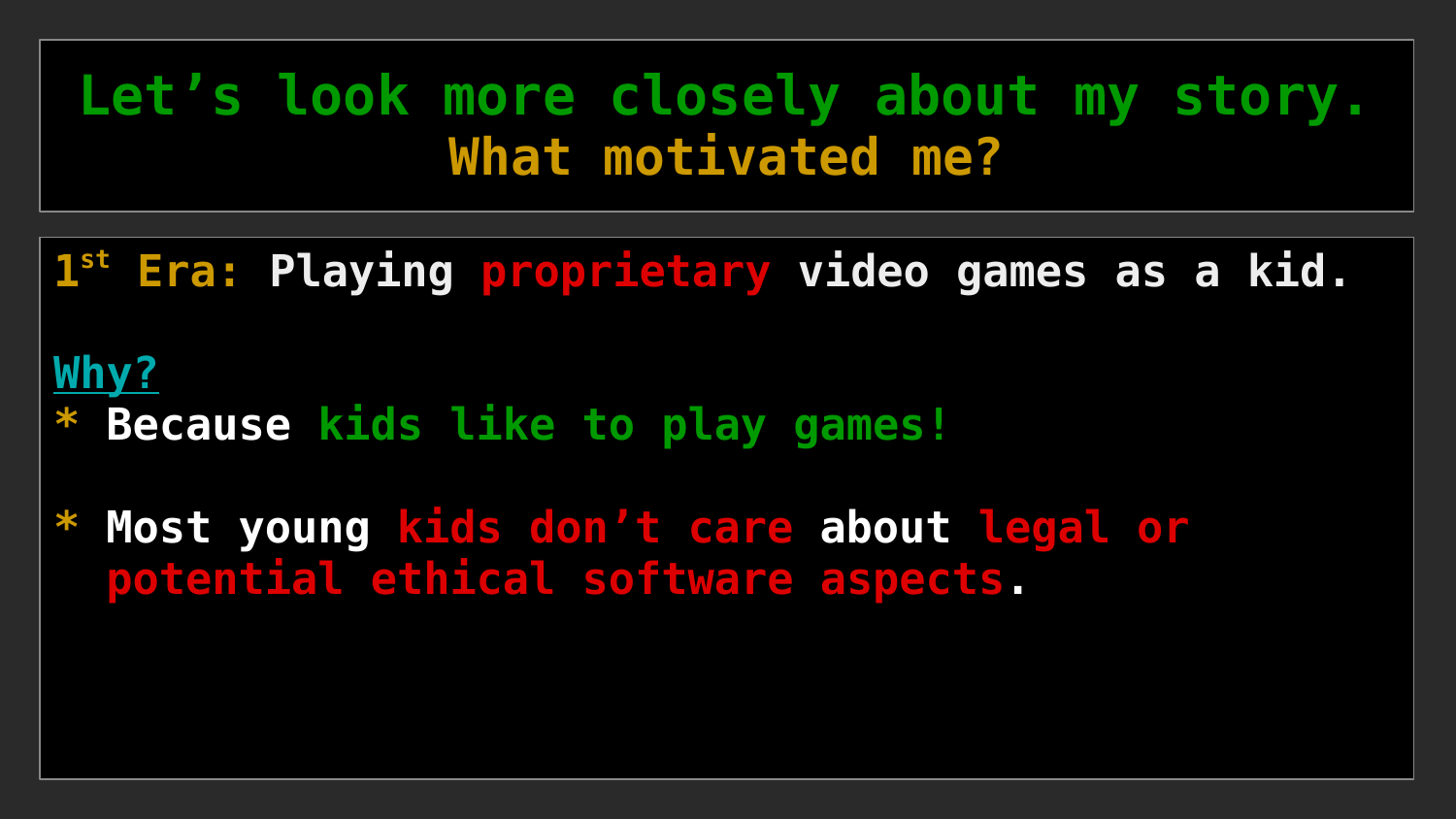**2 nd Era: Mastering MS Windows (DOS, Registry, etc.)**

#### **Why?**

- **\* I was fascinated with the computer my family had.**
- **\* I began to teach myself all about it.**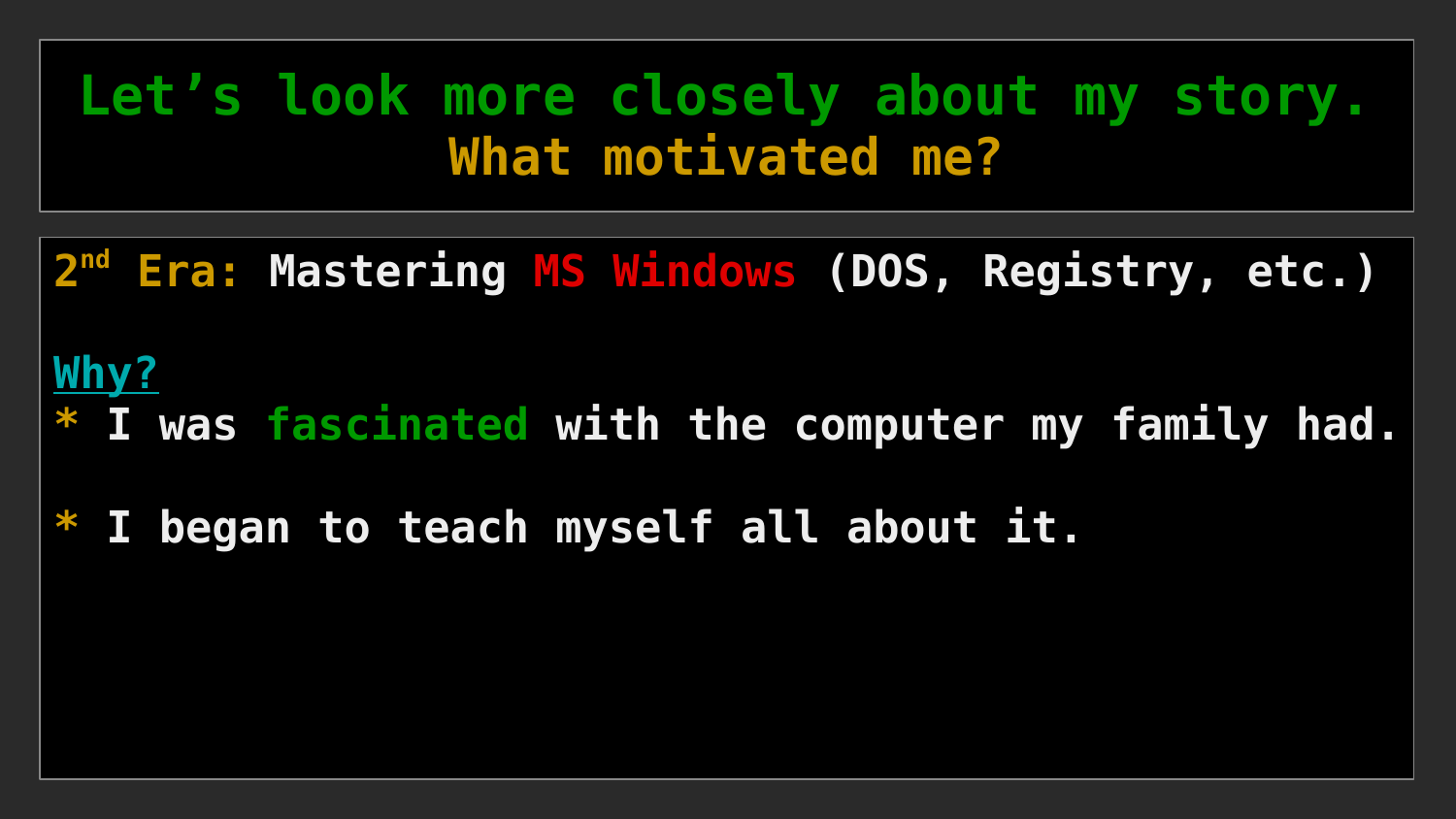**3 rd Era: Learning how to program/network/hack.**

#### **Why?**

- **\* I wanted to know how the computer "magic" worked.**
- **\* I taught myself and sought out computer classes.**
- **\* The power to abuse / cause mischief ("hack") with computers also sounded interesting!**
	- **\*** *I did not try to cause harm to others, though.*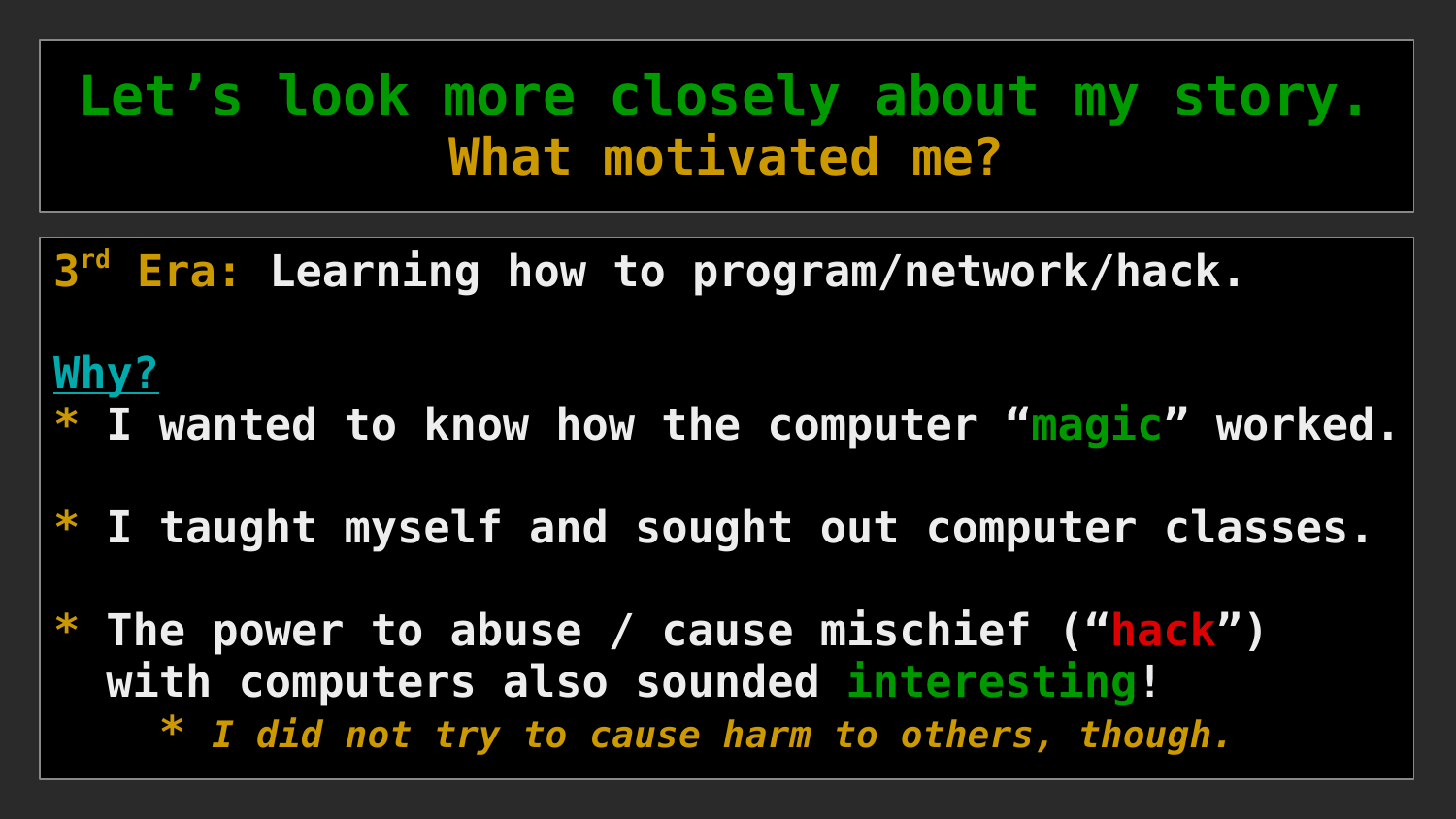**4 th Era: Exploration of "Linux" without knowing much about GNU/FSF or software licenses.**

#### **Why?**

**\* "Oh, there's this Linux system that is powerful, great for servers, free (\$0.00), and hackable?"**

 **"I'm definitely going to learn about this!"**

**\* Legal concepts like copyright sounded boring!**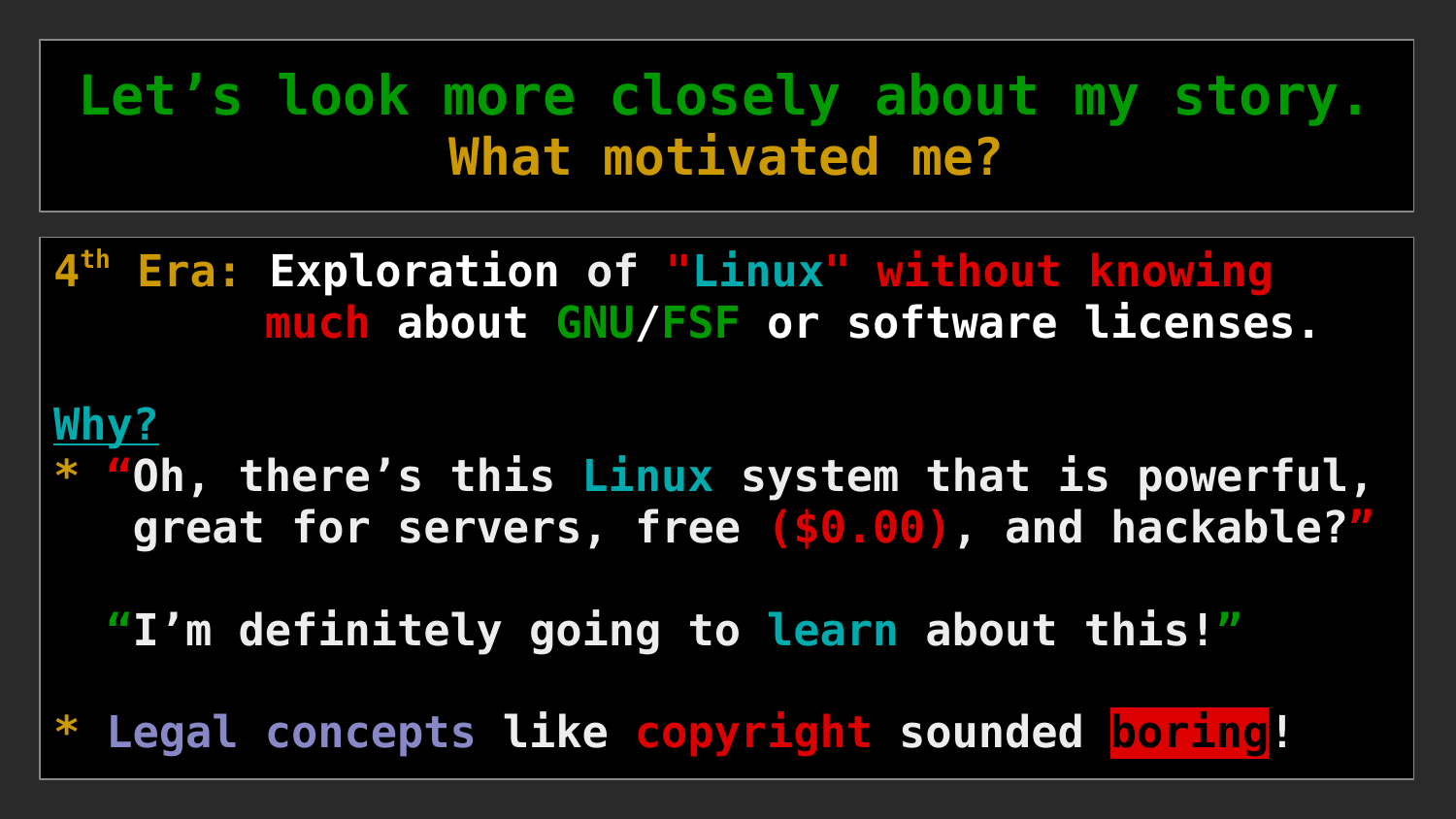**5 th Era: I now teach others about free software.**

#### **Why?**

**\* After I got hooked on "Linux", I started to slowly get introduced to concepts like: \* Organizations: GNU, FSF, OSI, Mozilla, Apache \* Licenses: GPL, LGPL, MPL 2.0, BSD 3-Clause \* Legal: Copyright, Patents, and Trademarks**

**\* Afterwards, I wanted to teach these ideas!**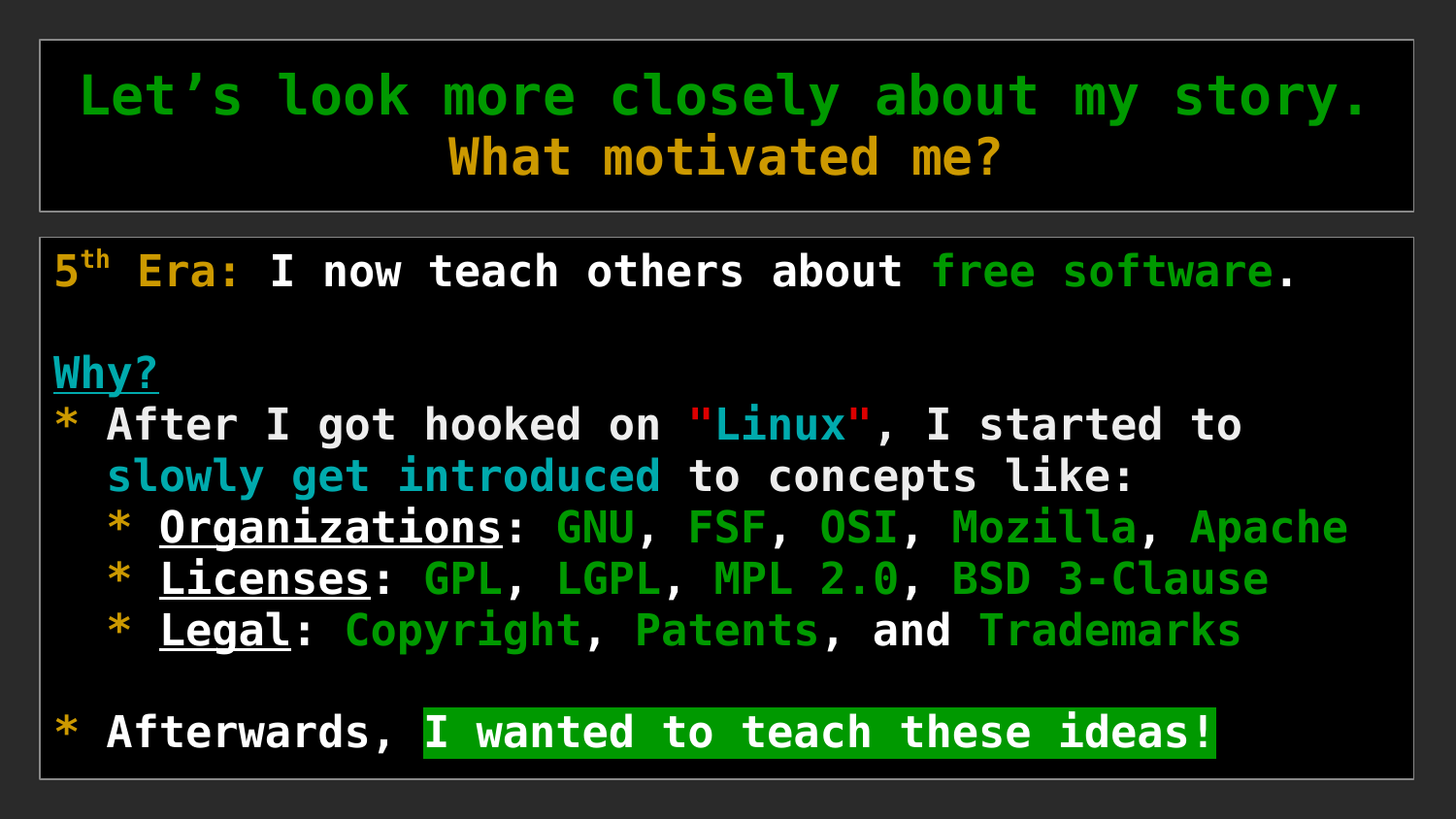### **Baby Steps: It is based on psychology.**

**"Nudge Theory" of behavioral science/psychology: Most people can be influenced by little hints.**

 **\* Fruits first, desserts last, in a cafeteria. \* People will eat fruit more often.**

 **\* Sign: "Take the stairs, stay in shape!" \* Less people will use the elevator.** 

**Source: Thaler, R. H., and Sunstein, C. R. (2008). Nudge: Improving Decisions About Health, Wealth, and Happiness.**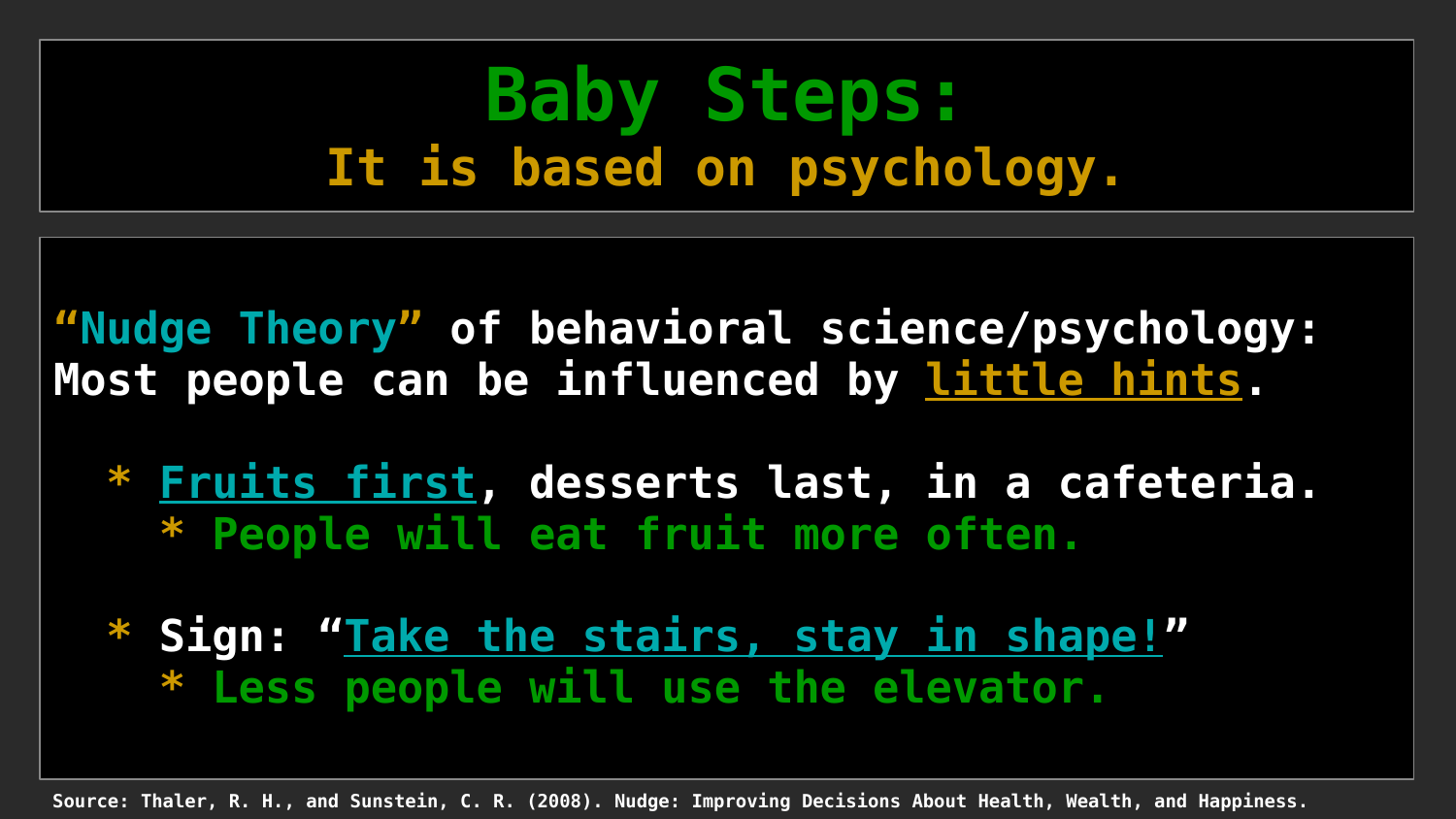### **Carefully taking Baby Steps Try to not sound judgmental or elitist.**

#### **Rule #1: Do NOT judge people.**

#### **Bad Nudge: "Ugh, you're a developer and you use Windows?"**

#### **Good/Fun Nudge:**

 **"Hmm, you use Windows? But, all the cool people use GNU/Linux! Come join us!"**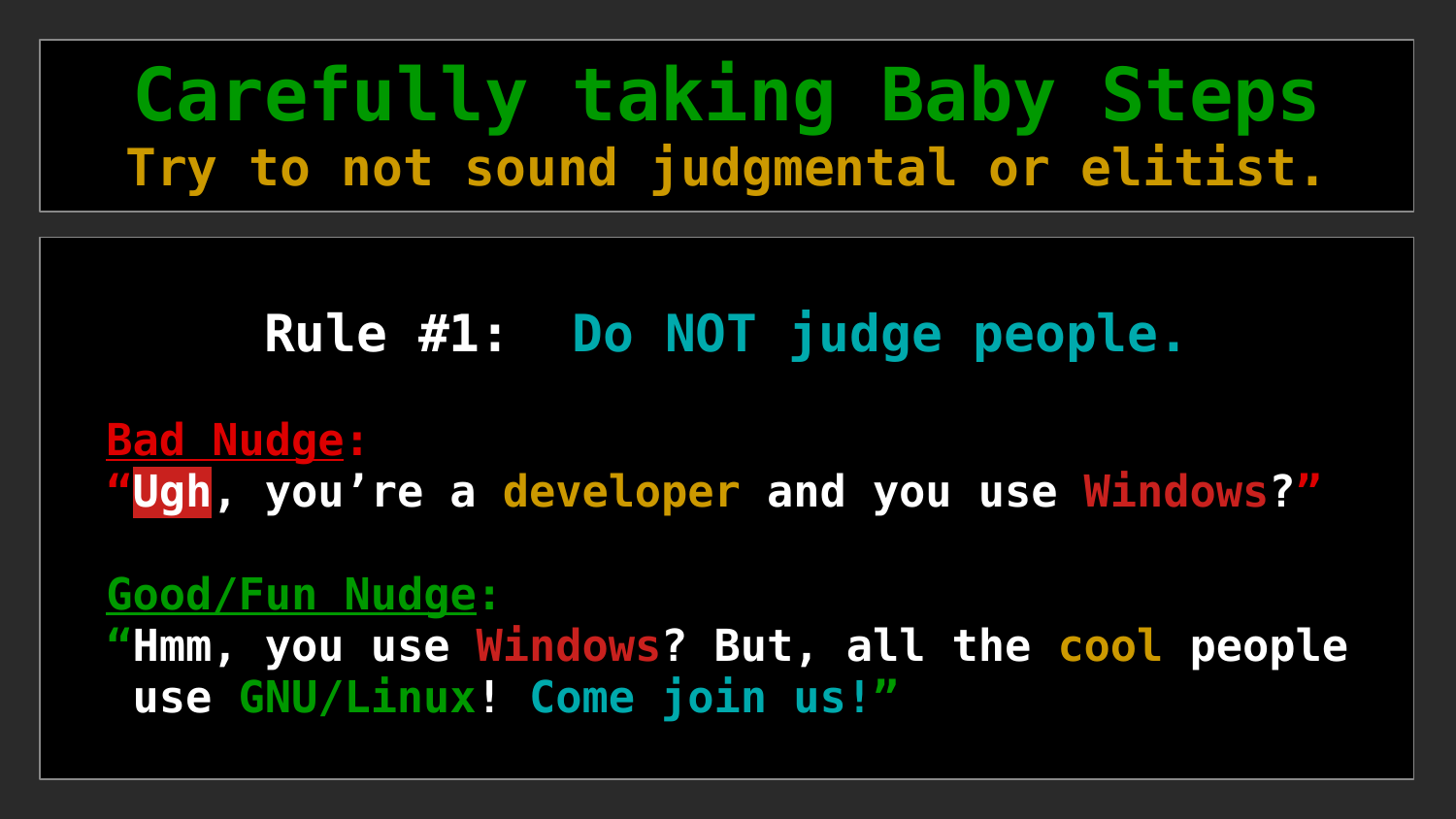### **Carefully taking Baby Steps Don't talk a person's ear off.**

**(If you are not teaching students...)**

**Rule #2: Keep it simple, stupid!**

 **Bad Nudge: Anything that cannot be explained in <5 minutes.**

#### **Good Nudge:**

- **\* 1-5 minutes max!**
- **\* Don't get too complex.**

 **\* Focus on: more privacy, trust, and control.**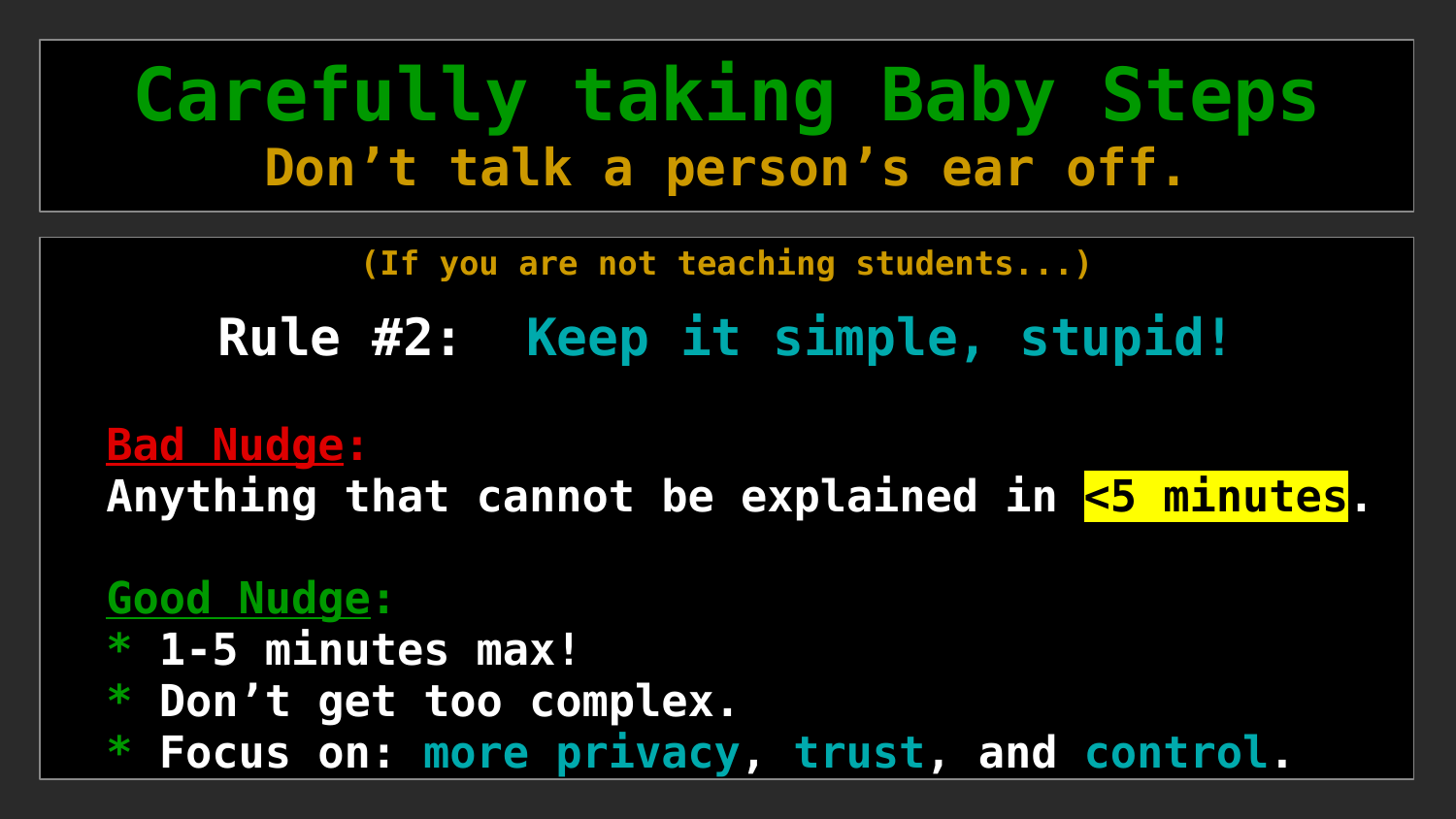### **Carefully taking Baby Steps We might need to look inward first.**

#### **Rule #3: We need a strong community.**

**Bad Nudge: "Open Source Software is a bad phrase."**

**Good Nudge: "Open Source Software is also called Free Software."**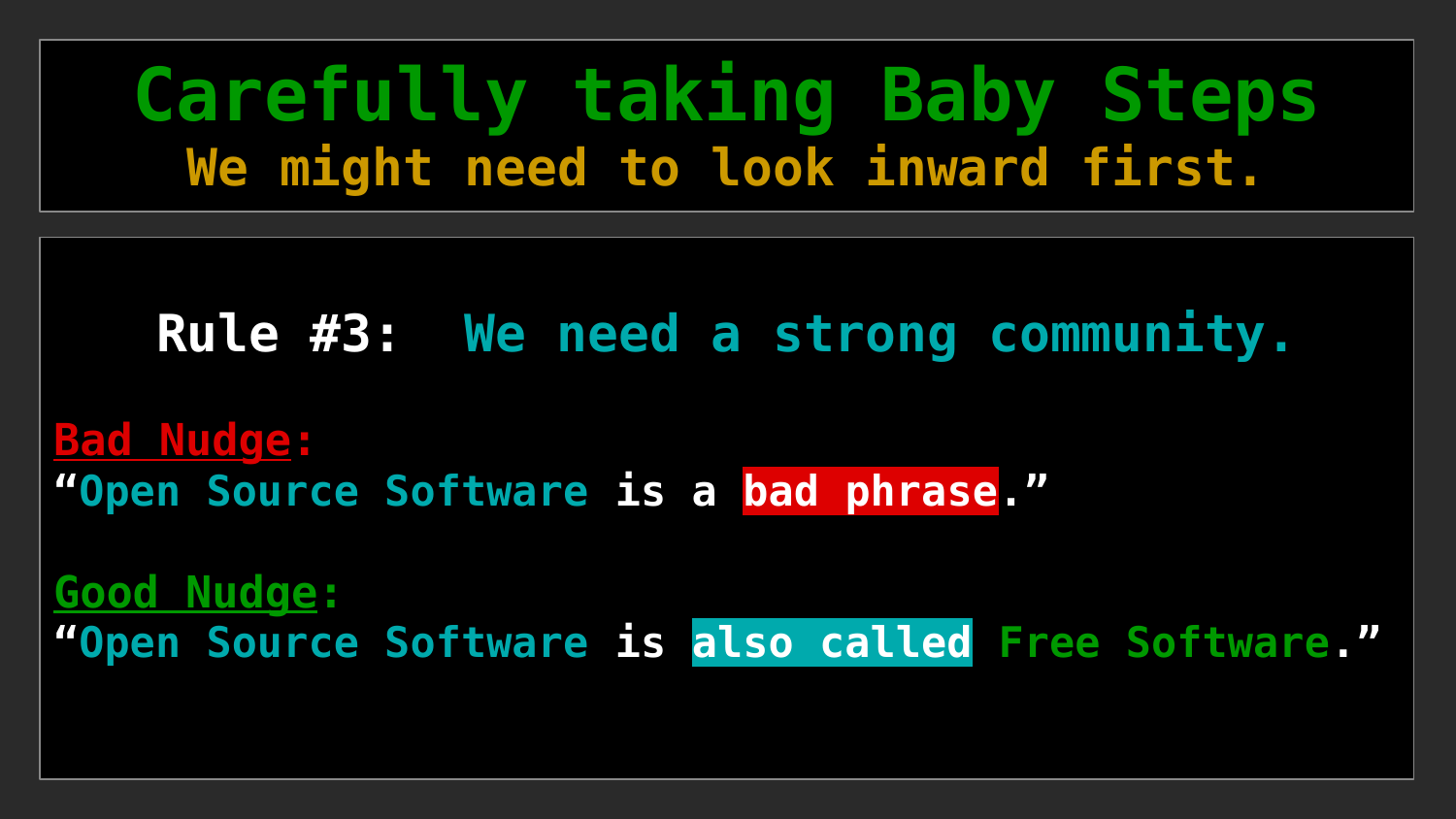# **Currently, we are a divided community.**

 **Free Software vs. Open Source Software GNU/Linux vs. Linux**

**However, these terms are so entrenched now...**

- **\* Free Software Foundation (FSF)**
- **\* Open Source Initiative (OSI)**
- **\* The Linux Foundation**
- **\* Red Hat Enterprise Linux**
- **\* F/LOSS, FOSS, and Libre (more neutral)**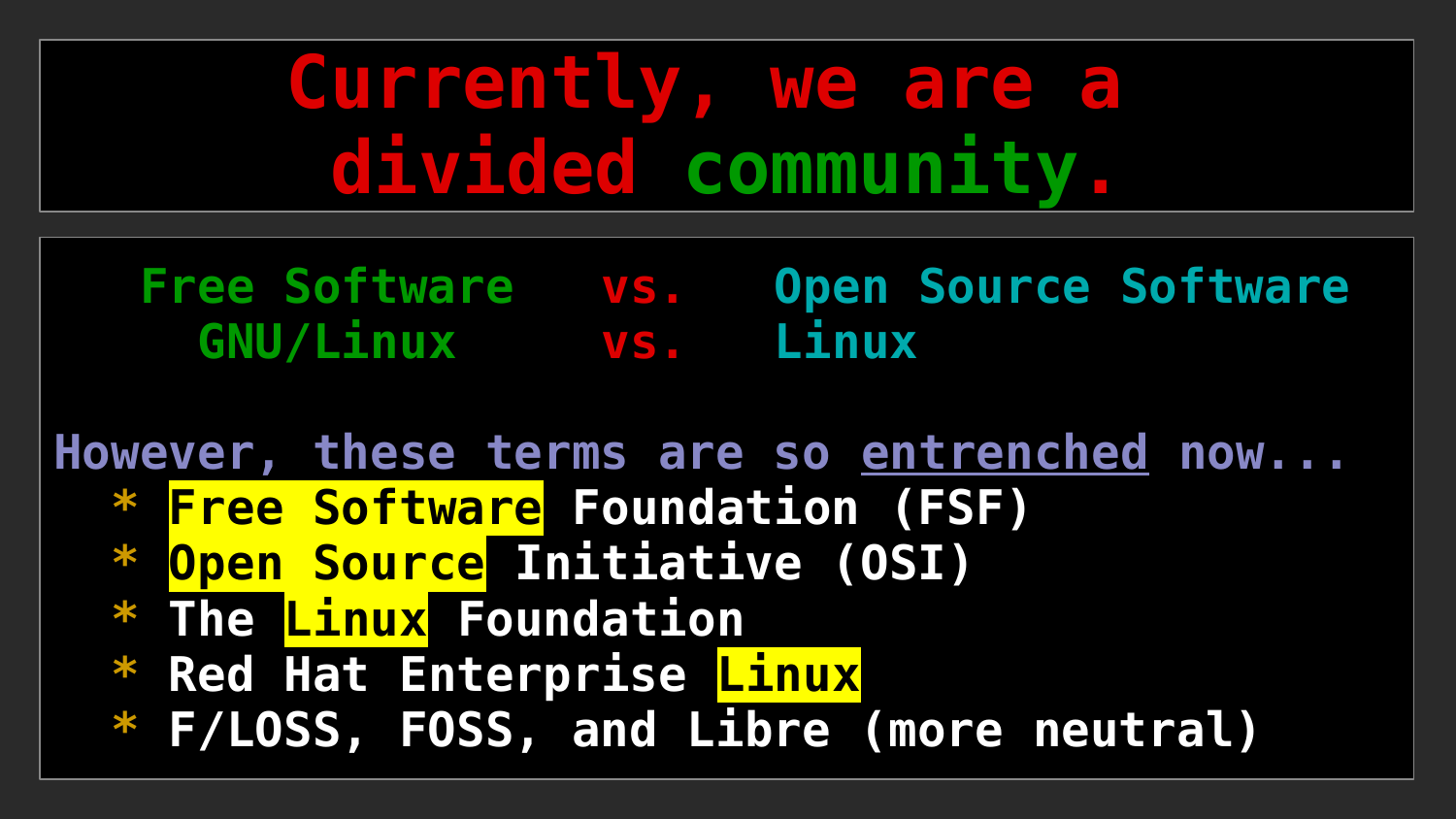### **A word about words... The goal is freedom. Not word choice.**

#### **My two observations:**

**1. "Open Source Software" is more widely used than "Free Software".**

**2. "Linux" is more widely used than "GNU/Linux".**

#### **However, I agree that:**

**Many people who have heard of "Open Source Software" and "Linux" do not understand the values of Free Software.**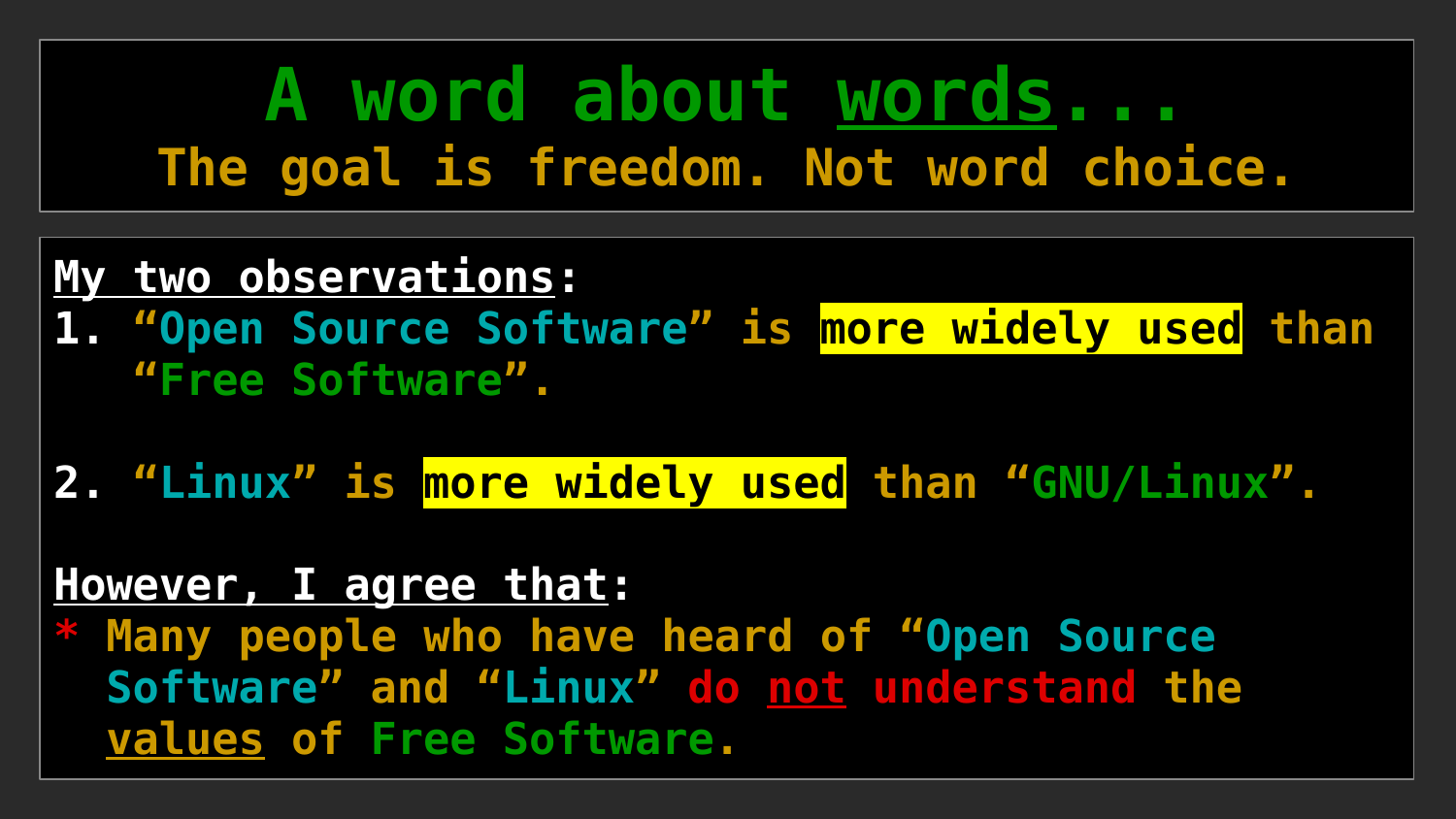# **Explaining Open Source Software to Educate People about GNU/FSF**

#### **"Let's talk about Open Source Software:**

**The original term is called Free Software which came from the GNU Project and the Free Software Foundation (FSF). "**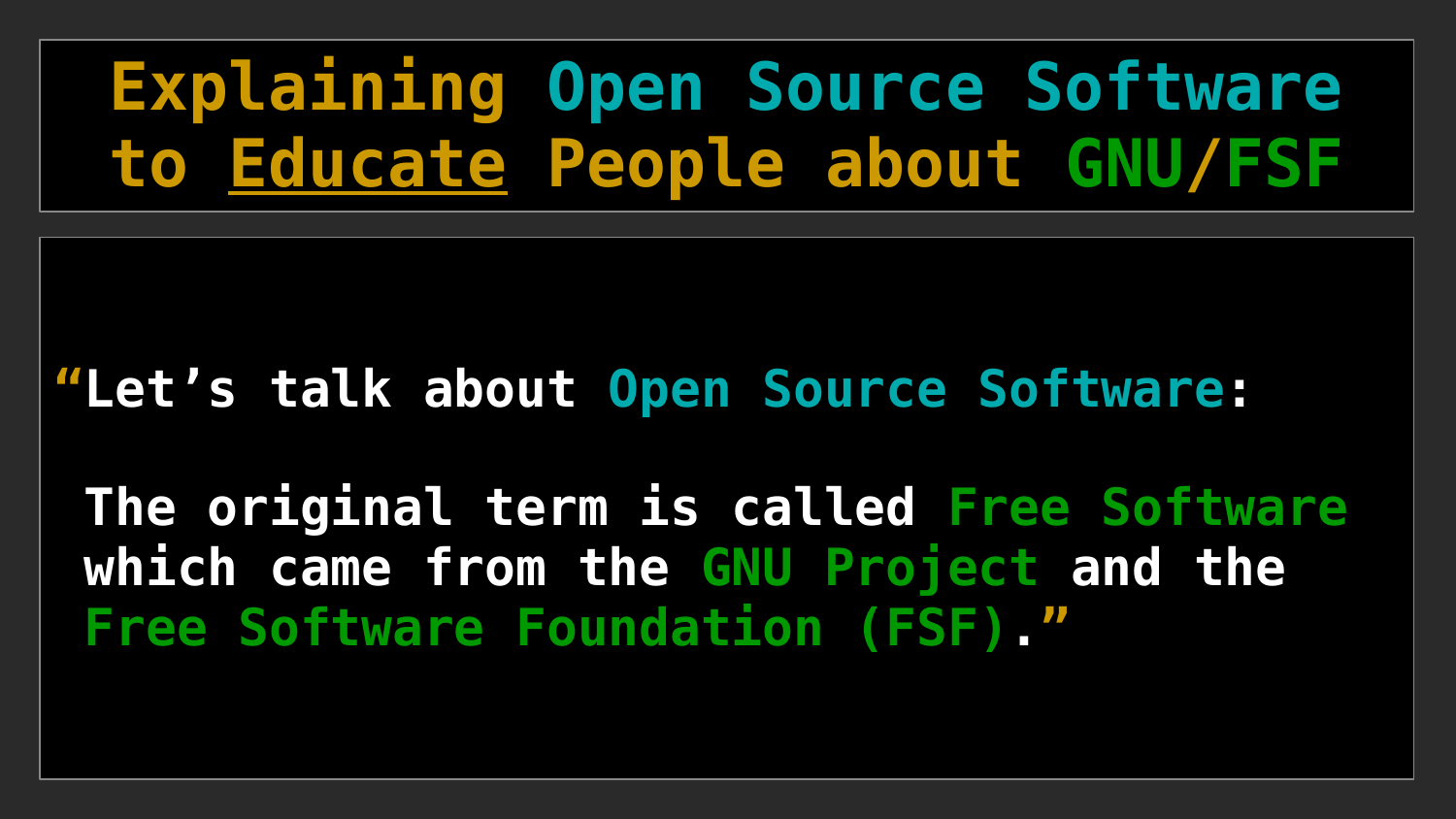# **Explaining Linux to Educate People about GNU**

#### **"Let's talk about Linux:**

**Many people are familiar with Linux as an OS. Technically, Linux is a kernel. Also, a more respectful term is to say GNU/Linux as the OS was started by the GNU Project in the early 1980s."**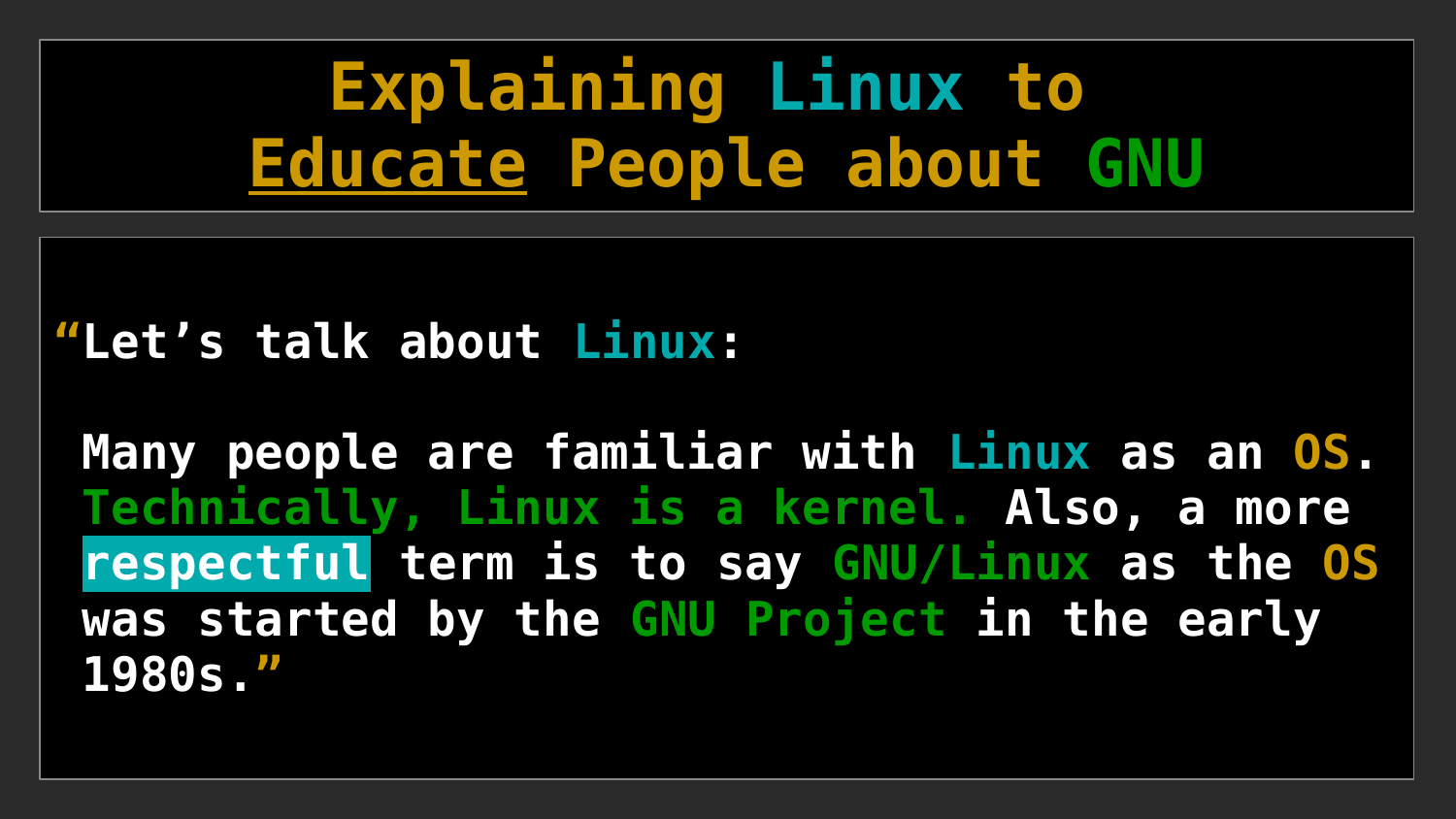# **Infuse Freedom into Open Source Software**

**"Open Source Software gives you four essential freedoms. "**

#### **Freedom to:**

- **0. Run the software.**
- **1. Study and modify the code. More trust & privacy!**
- **2. Redistribute the software.**
- **3. Distribute modified versions.**

**"Also called Free Software, like in terms of freedom."**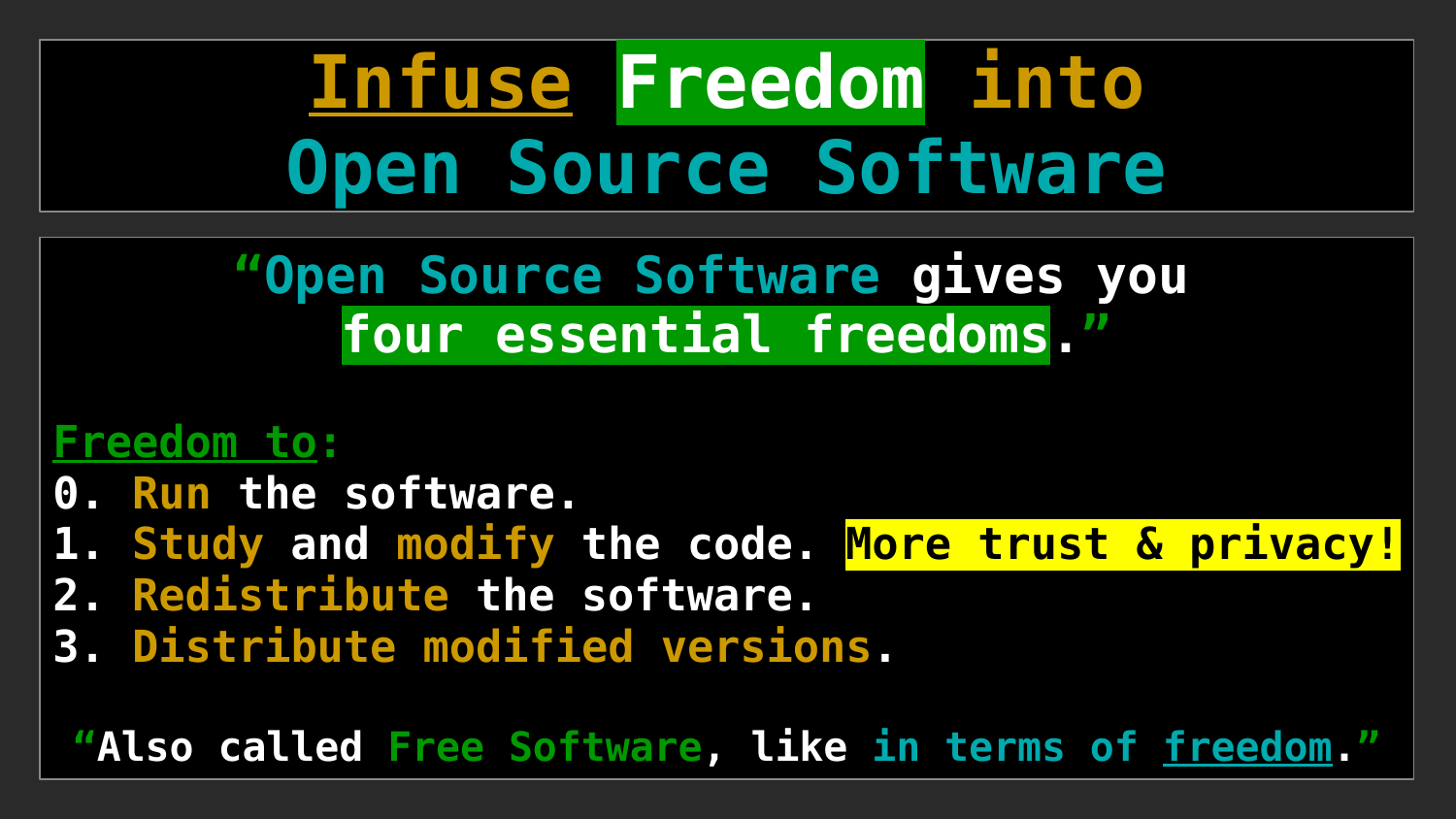### **Team Freedom Let's embrace each other, please?**



**Top Image Source: <https://www.fsf.org/working-together/gang>**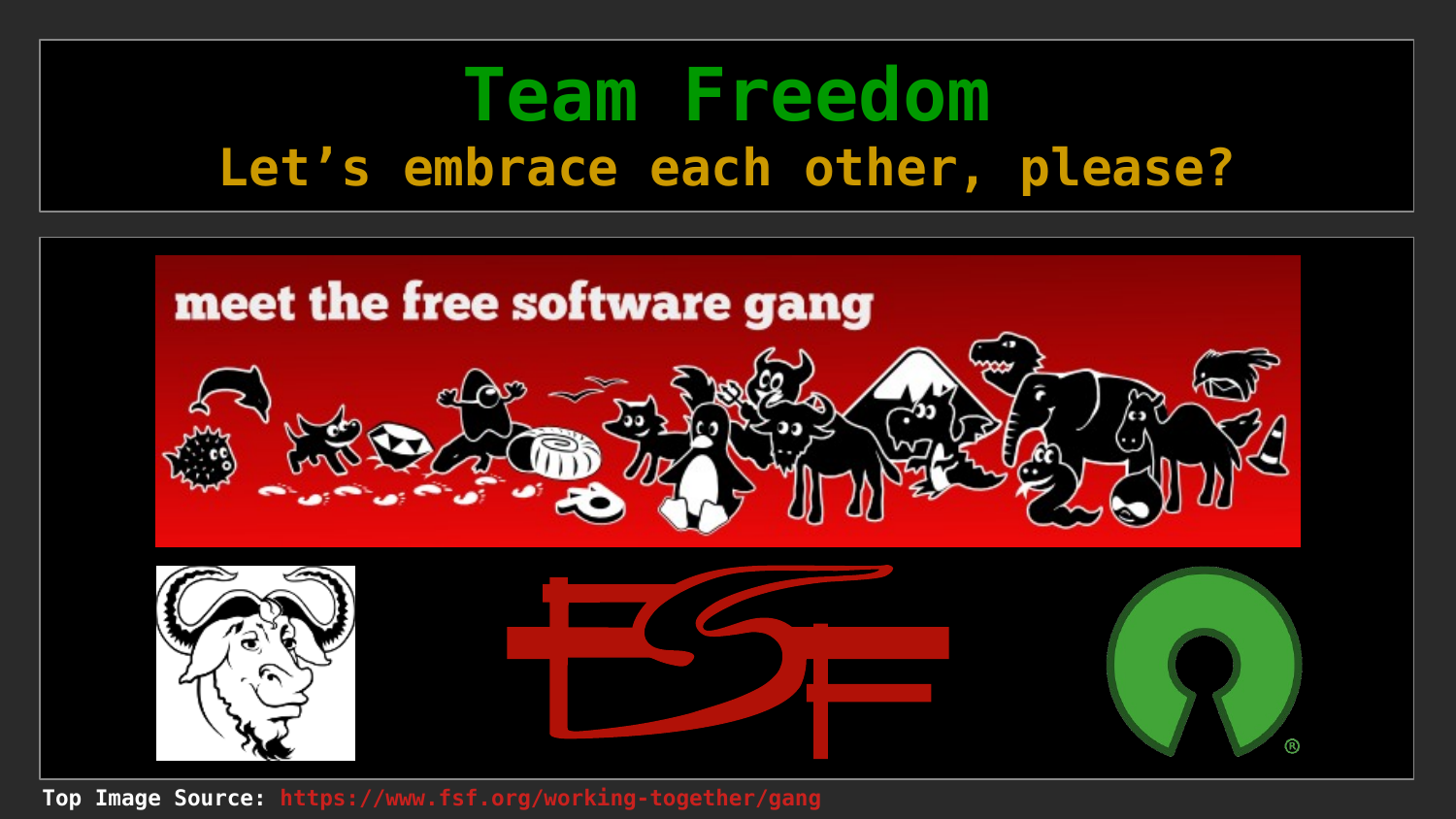# **Moving onto: Baby Step Strategies**

More people to use or **Free Software**

**More money or developers to support Free Software**

**\* Small, simple suggestions.**

**\* Don't let perfect be the enemy of good. \* Temporary sacrifices!**

- **\* Give/help yourself.**
- **\* Inform others.**
- **\* Project Leader? Sell your software!**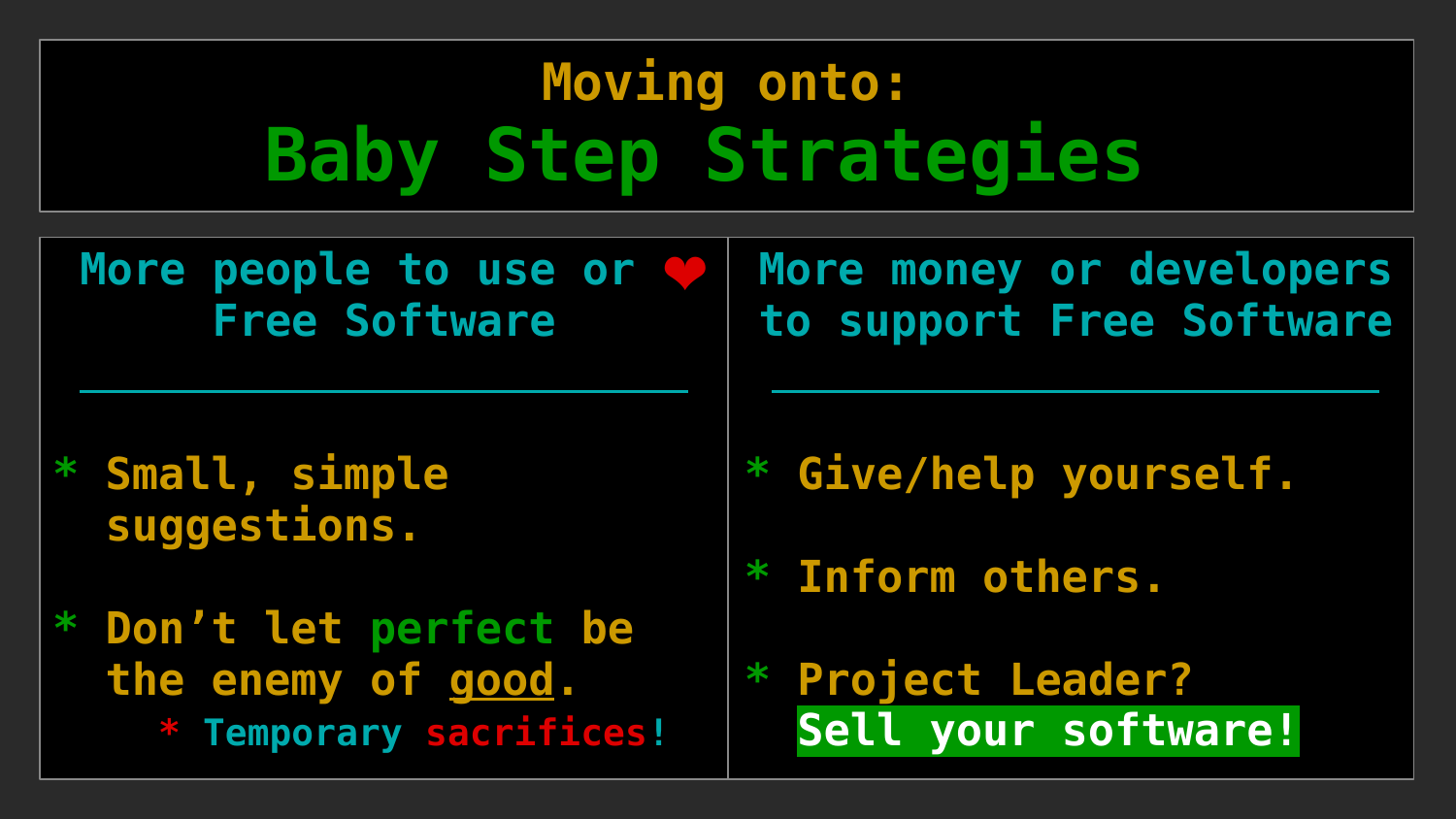### **Get more people to use Free Software If they don't use it, they won't love it!**

**Baby Step: Recommend one, easy-to-use replacement.**

- **\* Example: Firefox instead of Google Chrome.**
- **\* Explain that Firefox: \* Doesn't try to collect all of their data. \* Gives you more privacy.**
- **\* Tip: Don't fret about DRM for now (IceCat). I know, DRM is terrible. Remember: Baby steps!**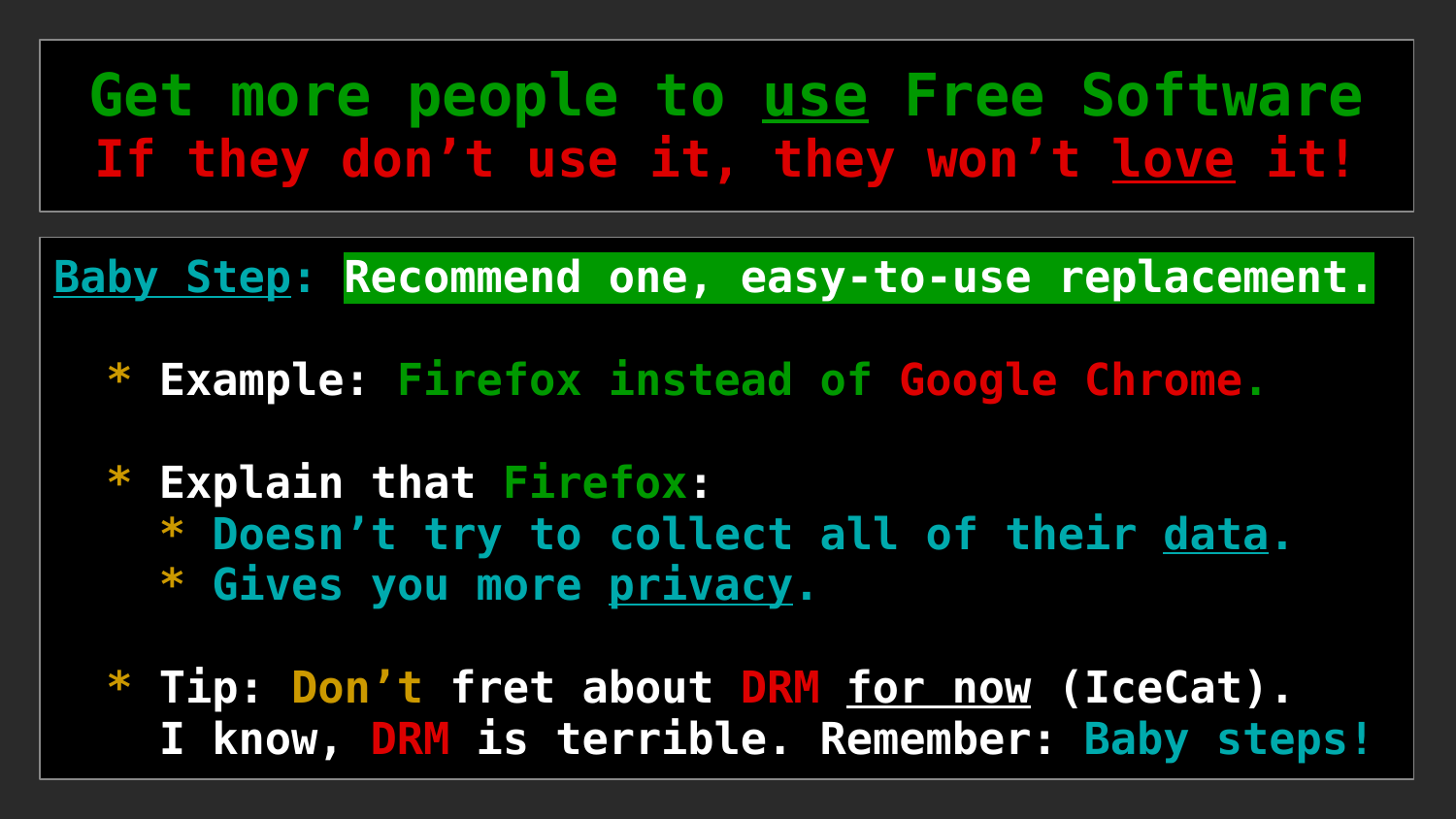### **Web Browser Statistics (Feb 2022): gs.statcounter.com: Worldwide, All Platforms**

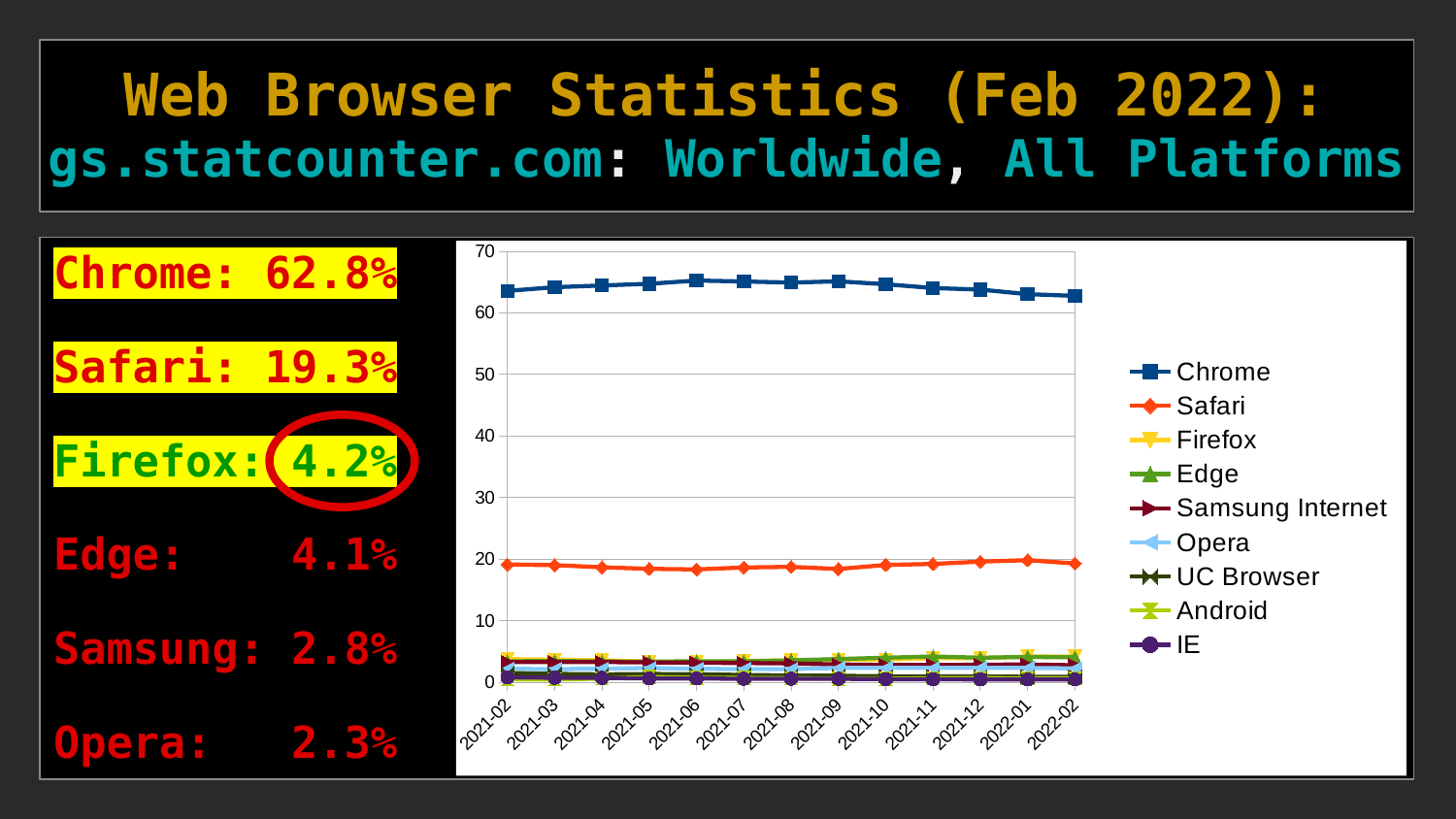### **Get as many people to use Firefox! It works on all major platforms.**

#### **Firefox works on:**

- **\* GNU/Linux**
- **\* Microsoft Windows**
- **\* macOS**
- **\* Android**
- **\* iOS**

#### **(Firefox uses the weak copyleft MPL 2.0 license.)**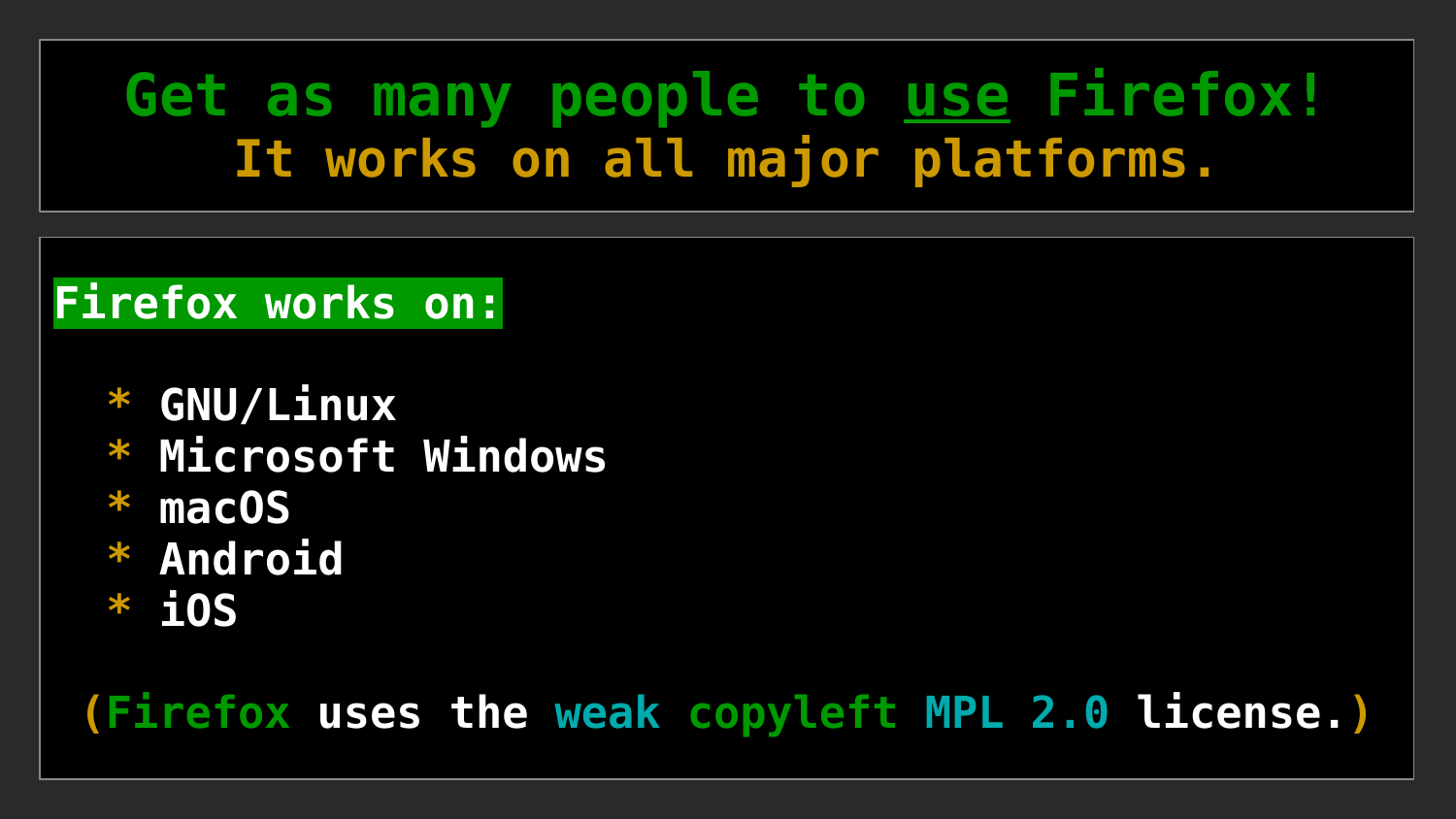### **Other Simple Suggestions**

#### **Desktop (Windows or Mac):**

- **\* Office Documents: [LibreOffice](https://www.libreoffice.org/)**
- **\* Video/Audio Player: [VLC](https://www.videolan.org/vlc/)**
- **\* Gaming: [0 A.D.](https://play0ad.com/)**
- **\* Graphics: [GIMP](https://www.gimp.org/), [Inkscape](https://inkscape.org/), [Krita](https://krita.org/en/#), [Blender](https://www.blender.org/)**

#### **Mobile (Android or iOS):**

 **\* Secure Conversations: [Signal Private Messenger](https://signal.org/)**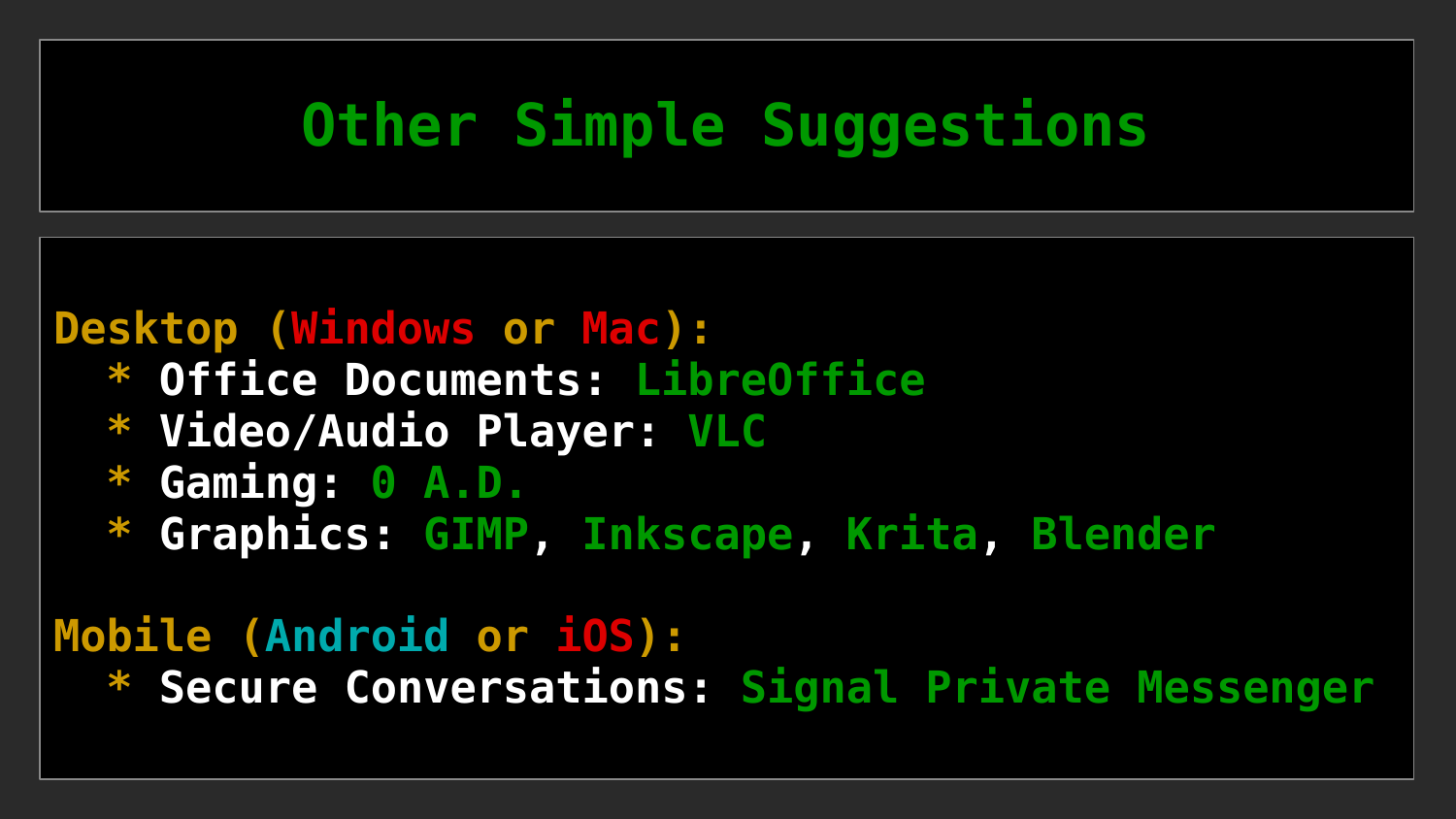**Help popularize Free Software! If they don't know about it, they won't care about it.**

**Baby Step: Advertise a Free Software project!**

- **\* Visual cues: Stickers, T-shirts, hats, cups!**
- **\* Word-of-mouth: Casually talk about a project.**

 **"Ooo, I really like Firefox's new updates!"**

 **"Want more privacy? Check out Tor or IceCat!"**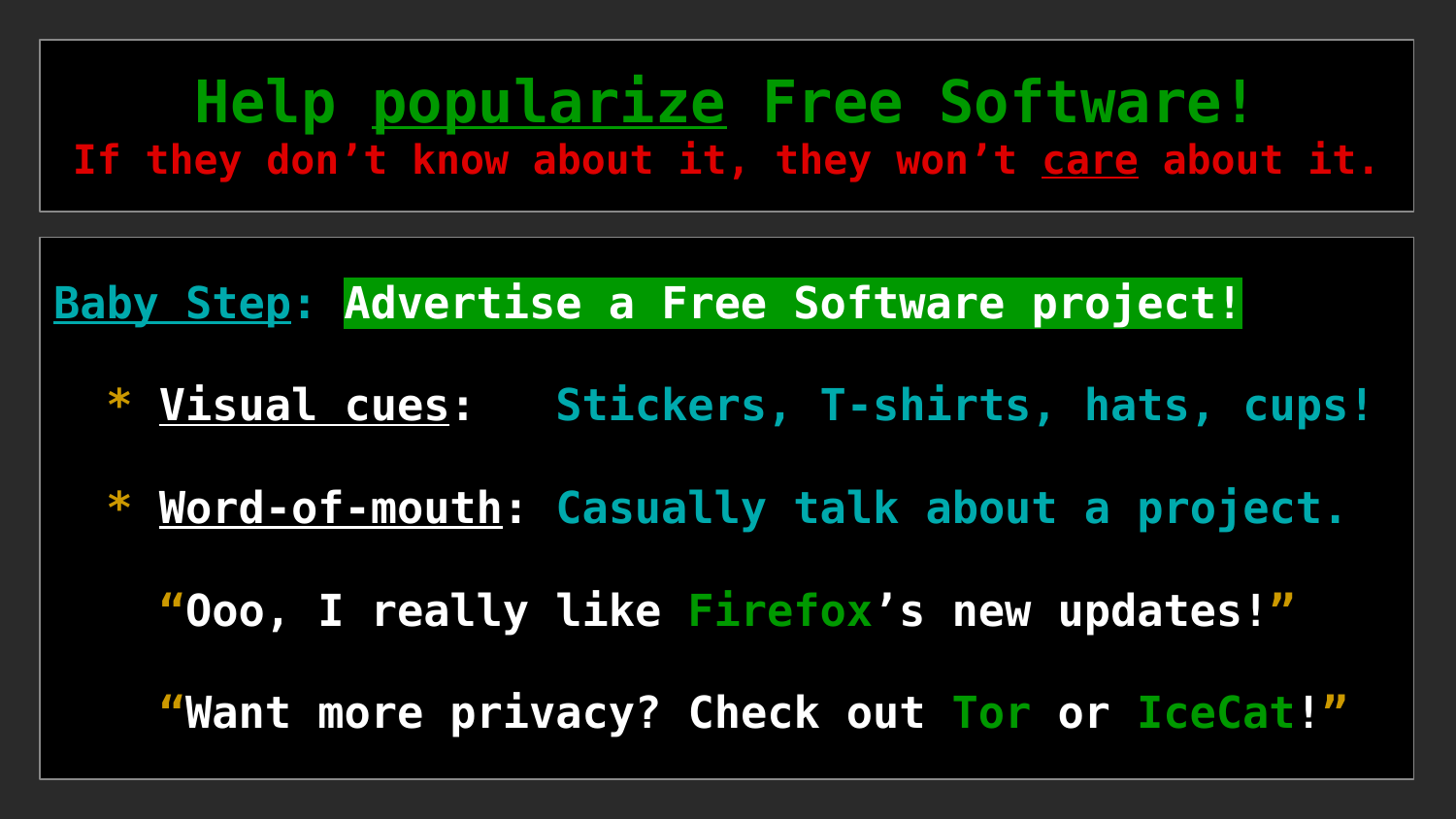### **Help them take another Baby Step.** Explain what DRM is (in <5 minutes)!

**Baby Step: Discuss DRM concerns with Firefox.**

- **\* Tip: Don't try to explain too many ideas at once! Otherwise, people may tune you out!**
	- **\* Can help get more interest in IceCat!**

 **(IceCat is the DRM-free version of Firefox. It is actively developed, but needs help!)**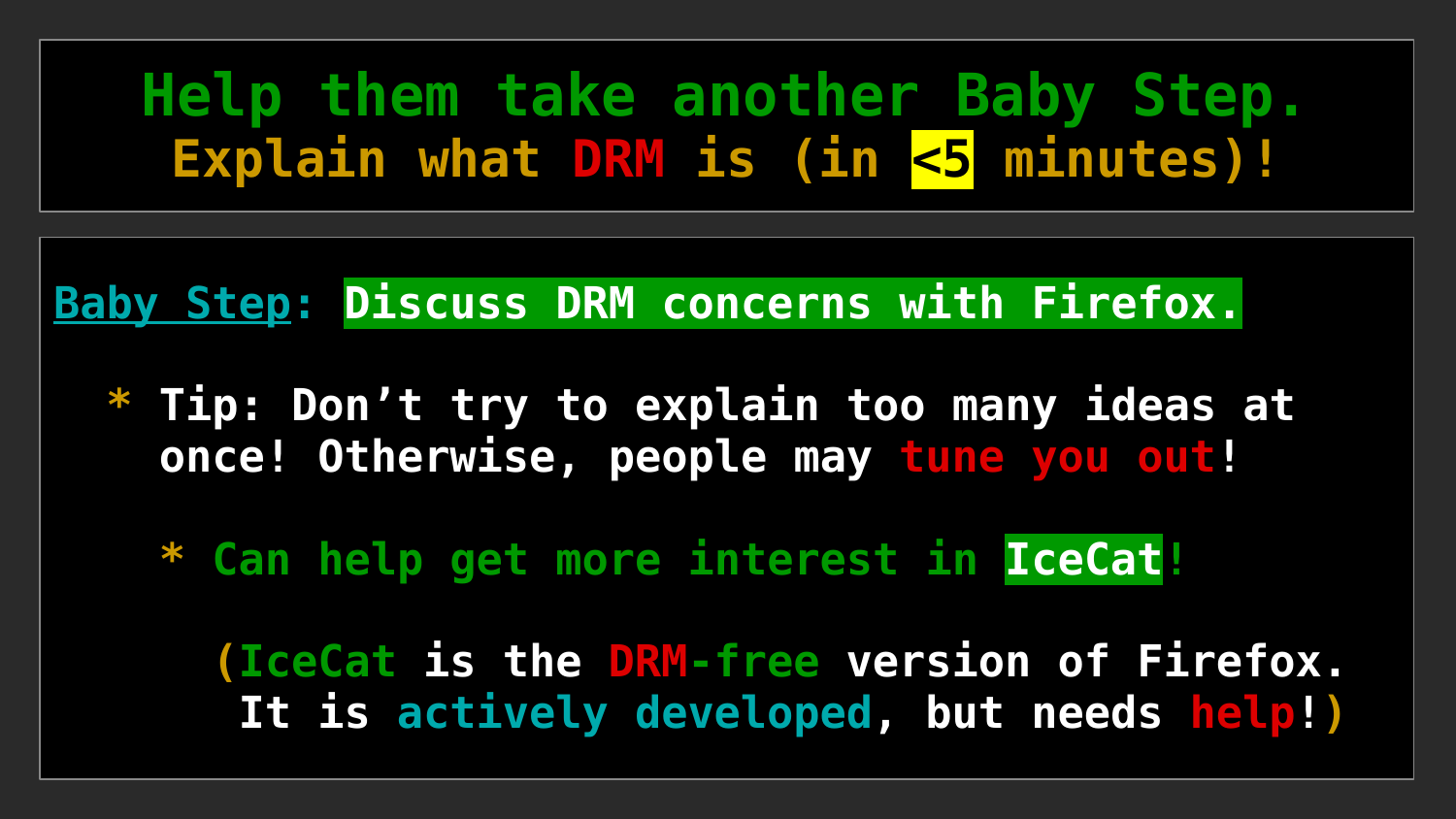### **Simple DRM Explanation DRM: Digital Restrictions Management**

**"DRM is a weird legal concept.**

**Imagine that you bought a physical book.**

**Now, say you read the book and you want to give it away to a friend. Is this a crime? Nope.**

**But, it can be a crime if it's an e-Book!**

**Make sense? No! Hence: DRM is weird and terrible."**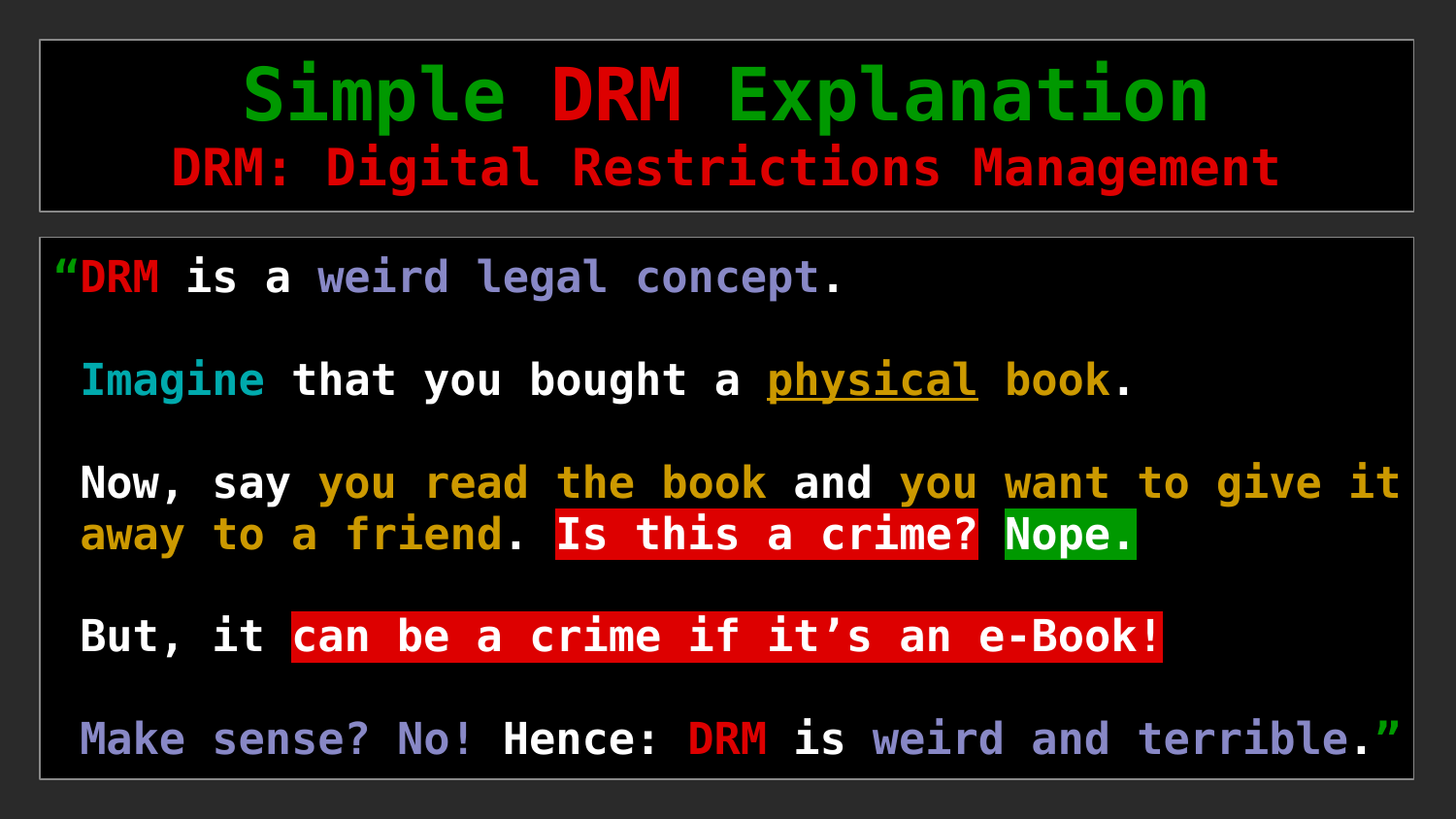### **DRM Concerns with Firefox Lets you watch Netflix, etc.**

### Digital Rights Management (DRM) Content

Play DRM-controlled content Learn more

Be aware that most people want the ability to  **watch Netflix, Hulu, etc. in their web browsers.**

So, again, DRM may be temporarily needed for now.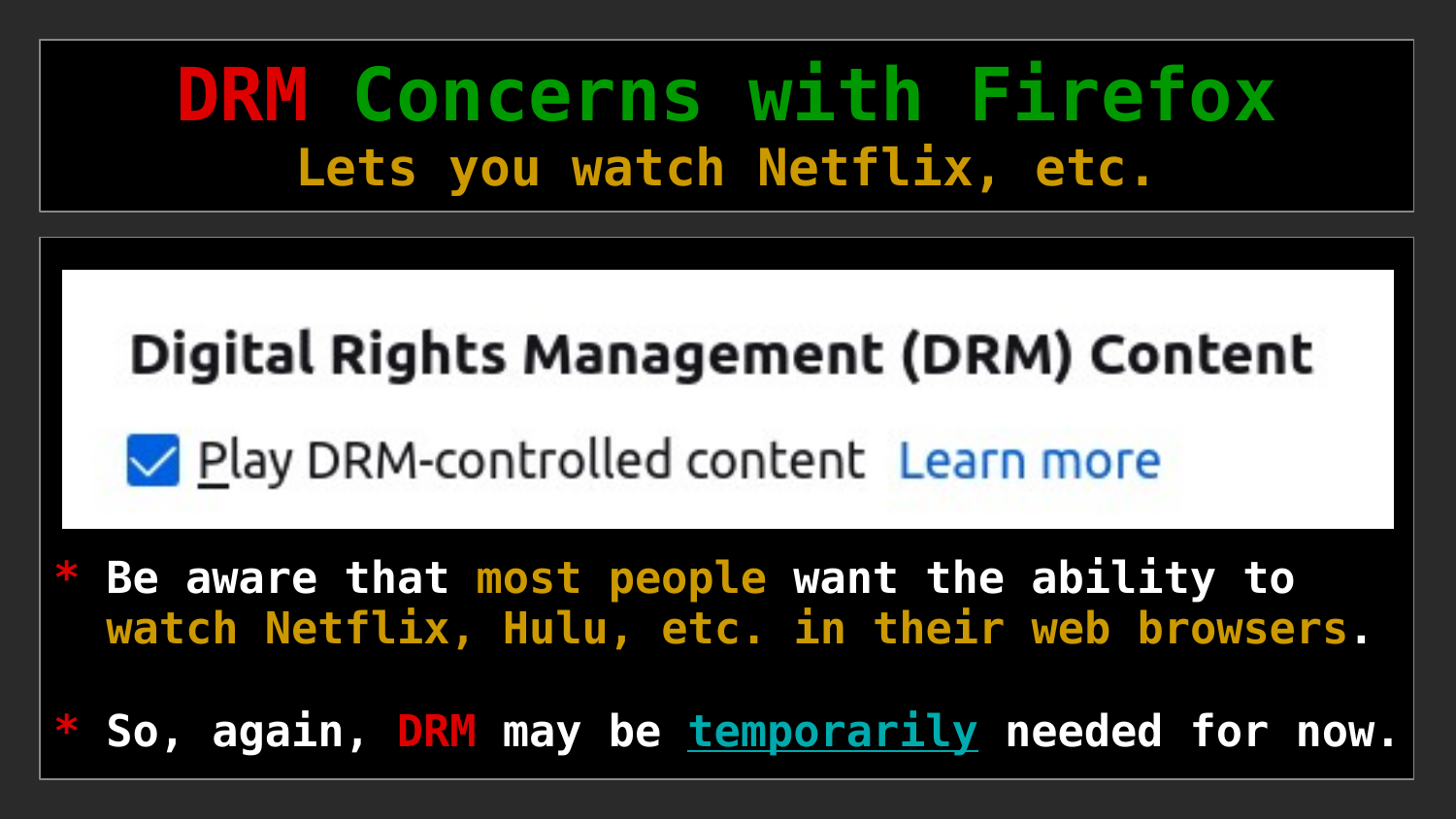### **If you disable the DRM in Firefox... (Meaning, a person can't watch Netflix now.)**

**Most people will likely... \* Think Firefox is a stupid web browser. \* Go back to using Chrome, Safari, or Edge.**

**Some people (like 0.5% of them)... \* May really care a lot about anti-DRM efforts after explaining to them what DRM means.**

**But, getting rid of DRM currently is very hard! Priority for now: Awareness campaign!**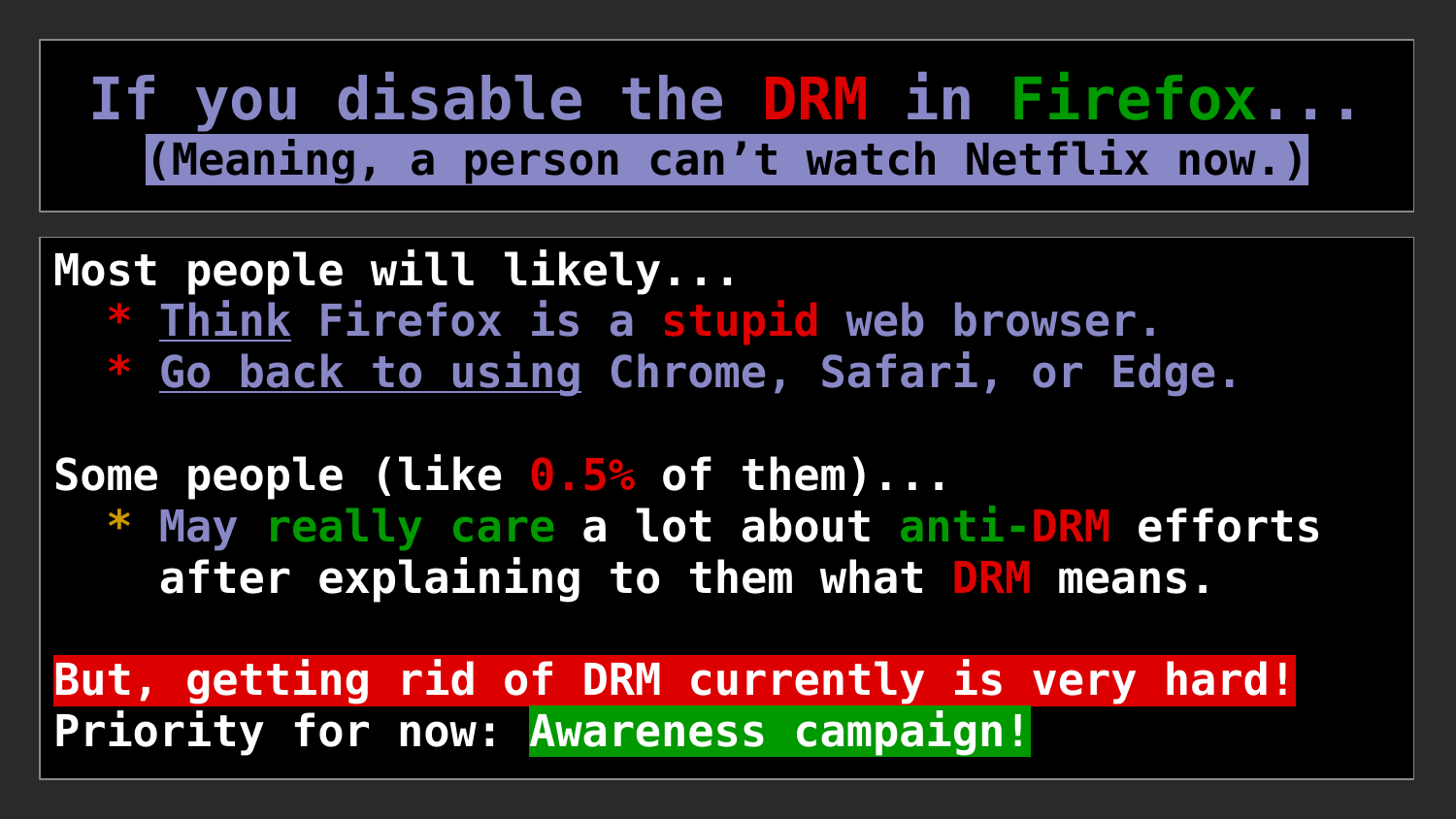### **Don't let perfect be the enemy of good. Use a gradual, long-term strategy.**

#### **Baby Step: Encourage solid foundations of freedom.**

**\* The average person is intimidated by computers. \* Therefore, most people want easy solutions. \* I will list out some choices that I know are not popular by members of GNU or the FSF, but...**

 **\* Remember: We need people to start somewhere. \* This was similar to my path to freedom, too!**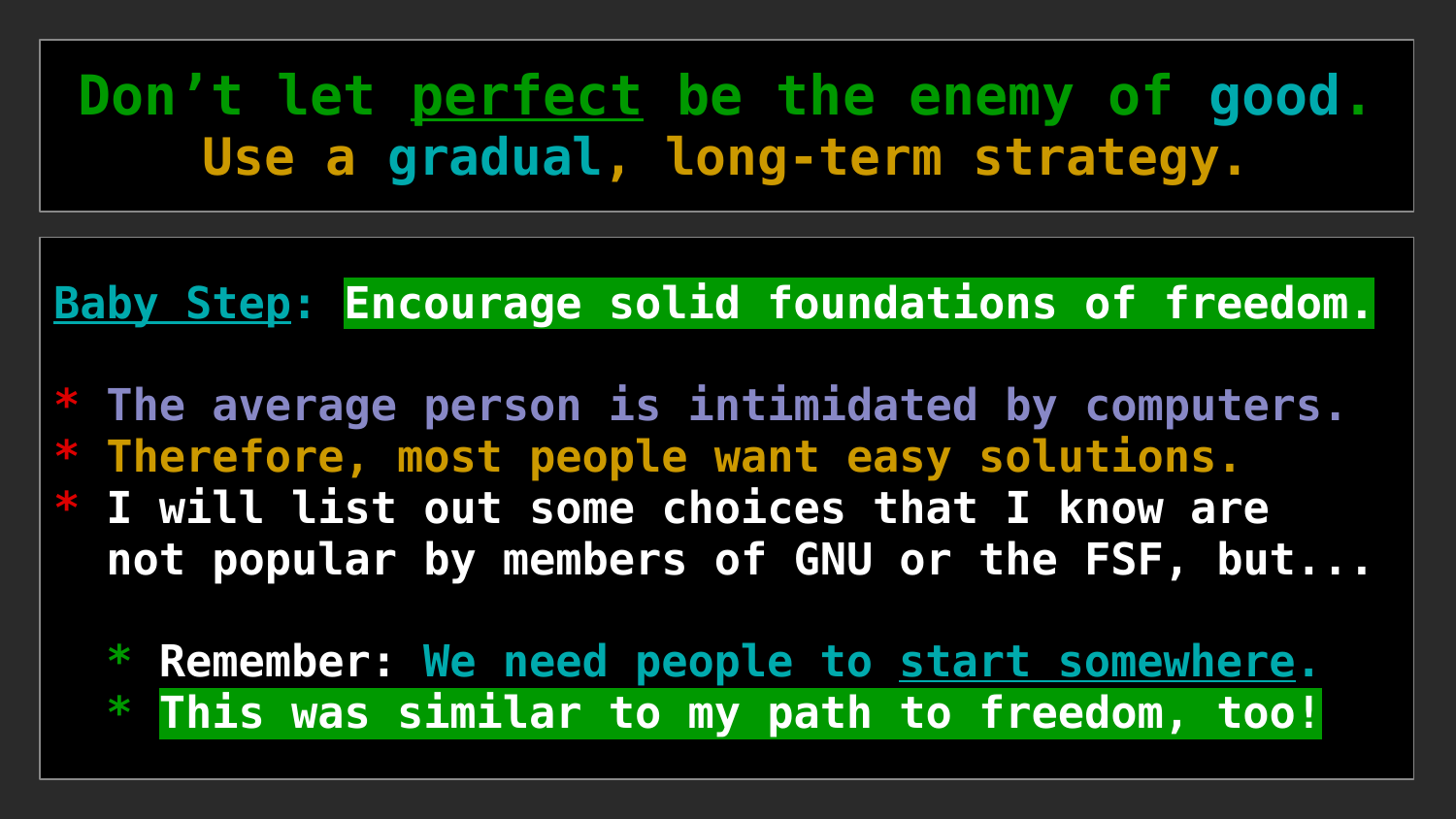**Don't let perfect be the enemy of good. Use a gradual, long-term strategy.**

**Baby Step: Get more people to use Ubuntu.**

**\* I know, this isn't an approved GNU listed OS.**

**\* Trisquel and PureOS are more free, but Ubuntu solves more hardware and software headaches. \* Yes, Ubuntu may install proprietary software.**

**\* After a person gets comfortable with Ubuntu: then recommend Trisquel or something else!**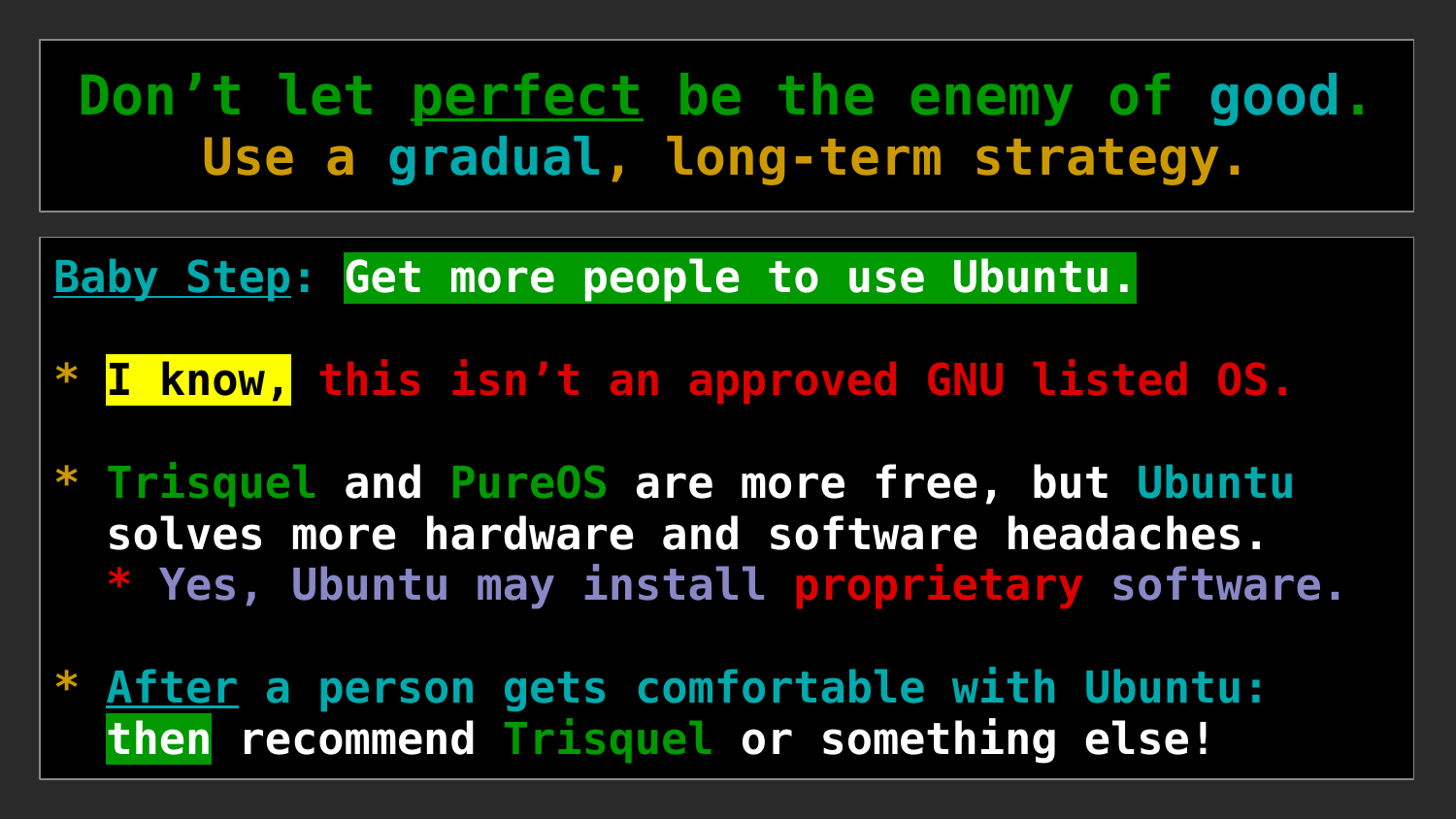**Don't let perfect be the enemy of good. Use a gradual, long-term strategy.**

**If you have the chance to get someone to use Ubuntu instead of Windows or macOS...**

**They are now actively using GNU/Linux and hundreds of other free software tools!**

**But, if Trisquel is too difficult for them, then, guess what? That person will likely not switch to GNU/Linux! (Remember: Baby steps!)**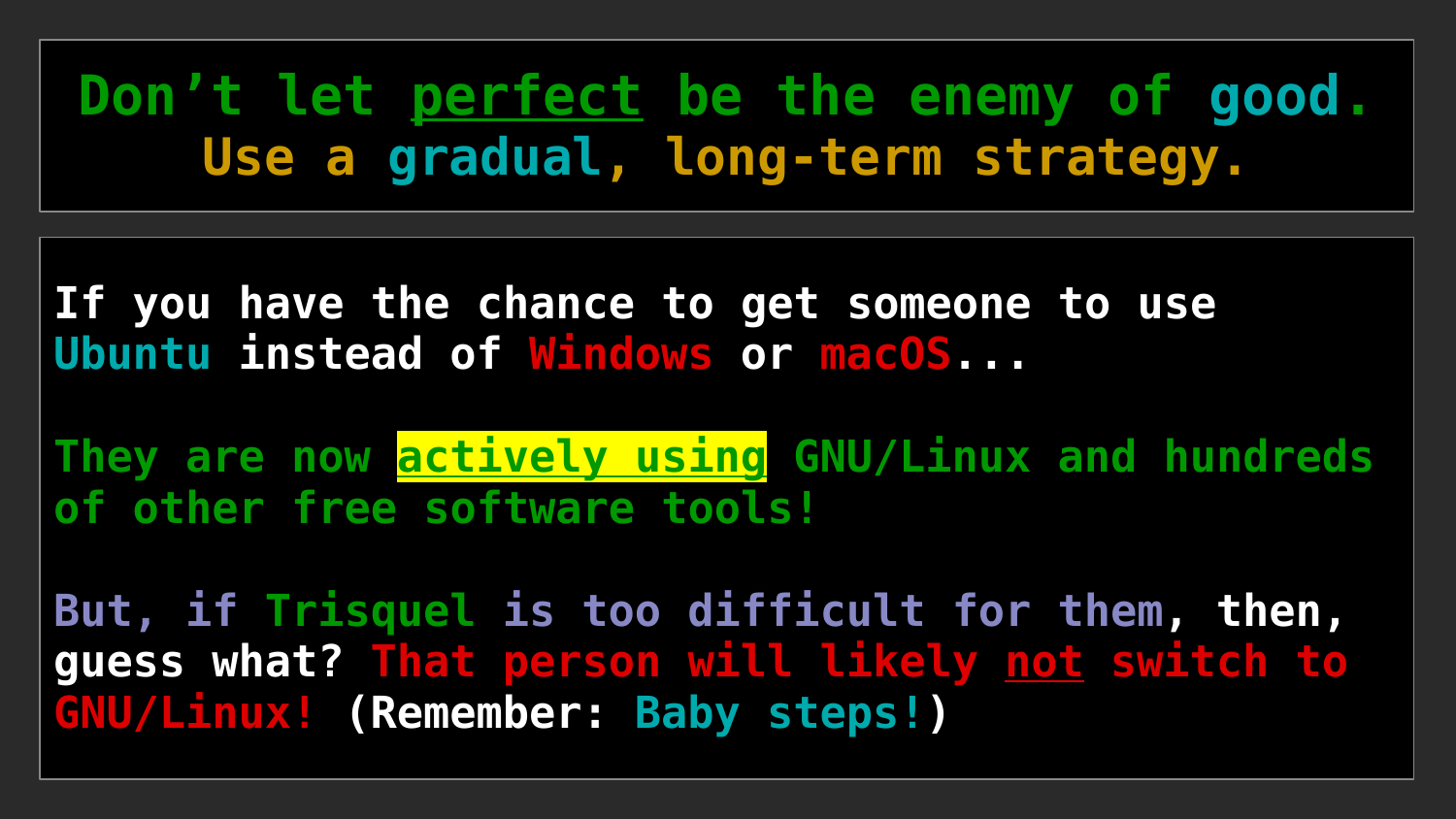

Programming with Mosh © 2.37M subscribers

**SUBSCRIBE** 

### **Node.js Tutorial**

**Shown using: \* macOS \* Chrome browser**

**4 million views!**

**Problem: We need more developers who want to use GNU/Linux.**

**Ubuntu is easiest path forward.**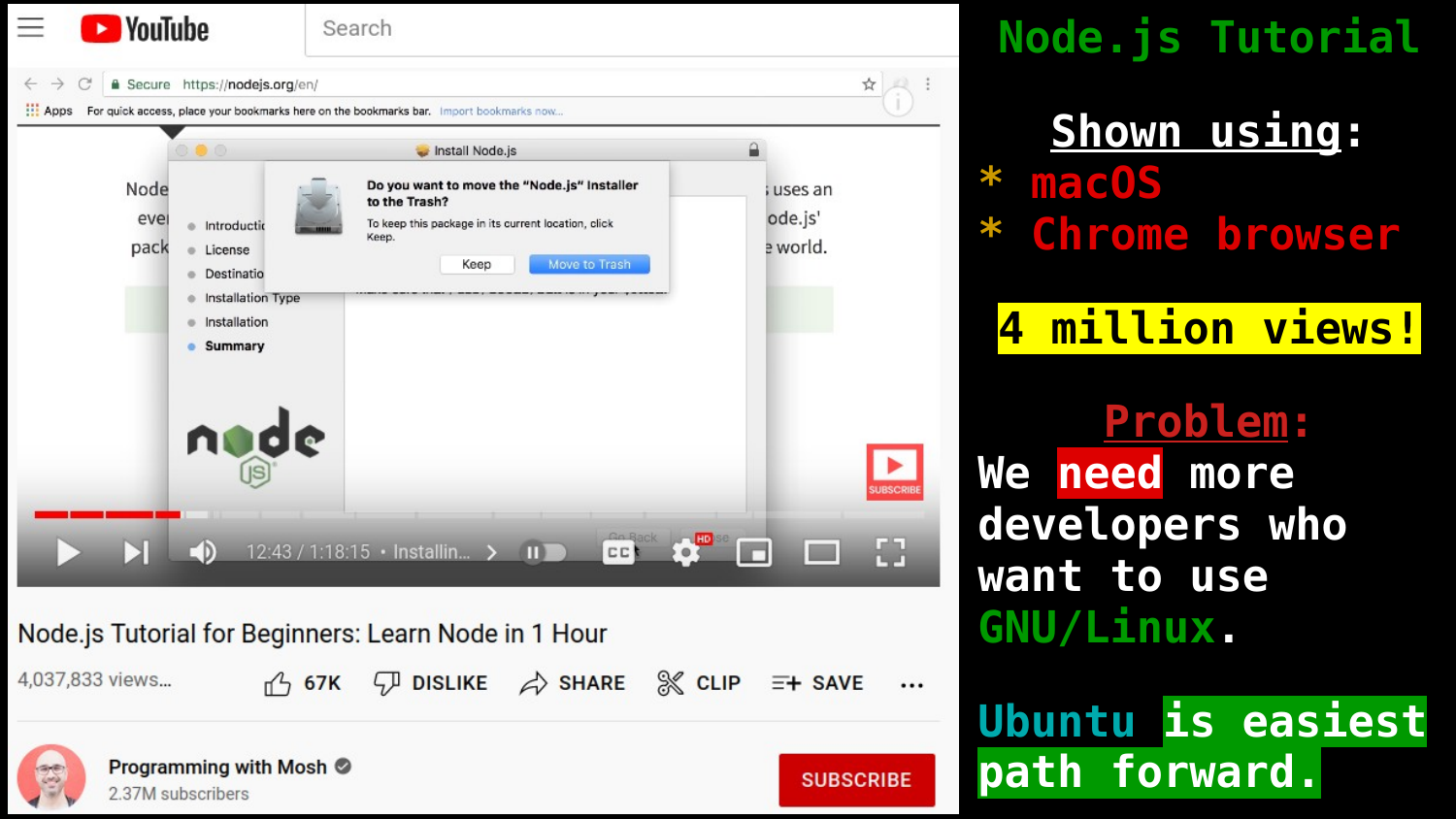### **To be clear on Ubuntu: (It's all about the Baby Steps, baby!)**

- **\* I personally use Ubuntu. Why? To encourage others to use GNU/Linux as well!**
- **But, I would be EXTREMELY HAPPY if Trisquel becomes more popular than Ubuntu.**

 **\* Or, if Ubuntu itself becomes more free from proprietary dependencies (firmware/software).**

**\* I shamed Ubuntu over their Amazon deal (2013).**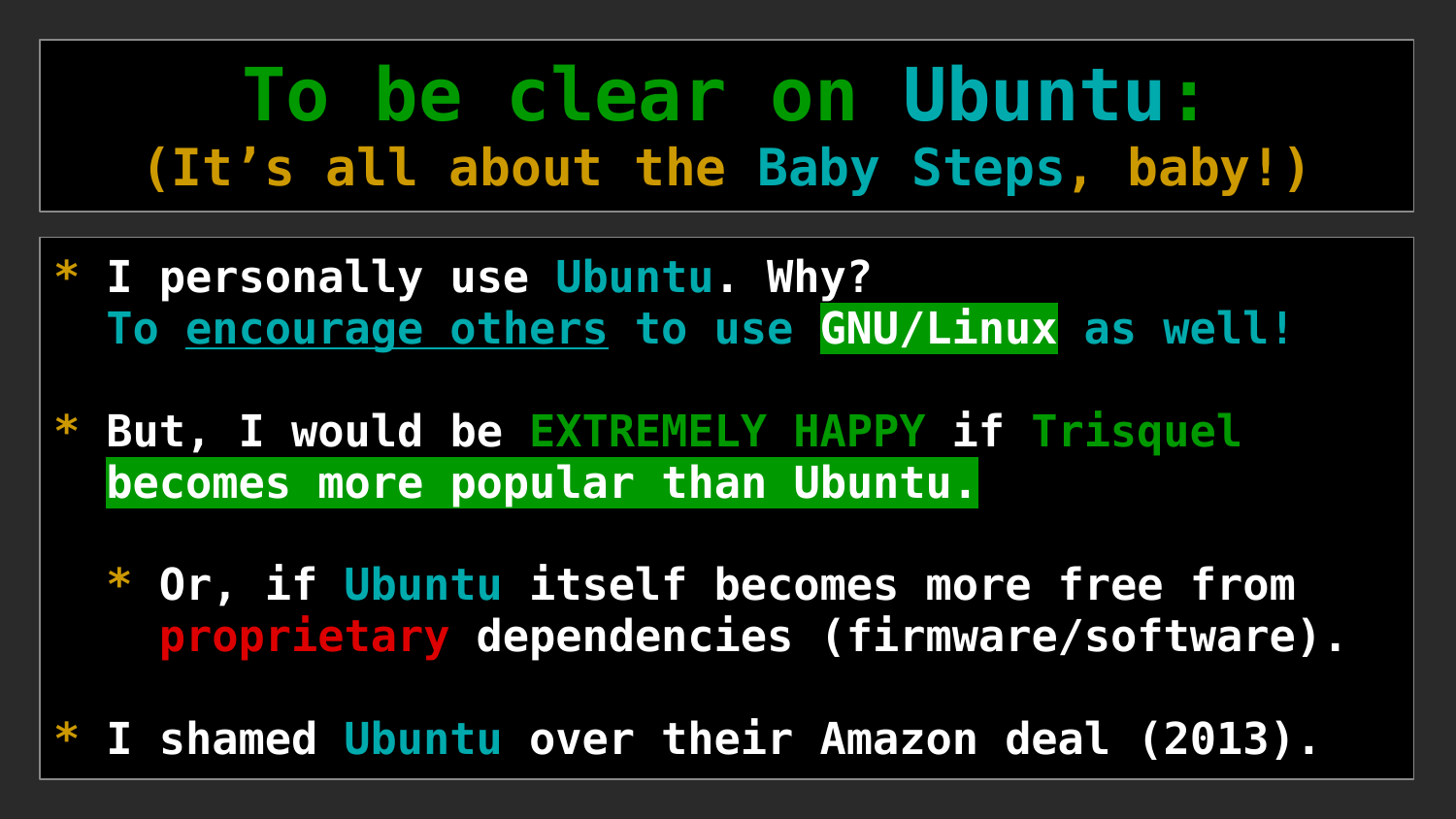### **Steam Platform for Gaming People want to play computer games!**



**\* Upside: As of March 10th, 2022, there are: 9,709 games for GNU/Linux via Steam! [[Link](https://store.steampowered.com/search/?category1=998&os=linux&ignore_preferences=1)]**

**\* Downside: Most games are proprietary with DRM.** But, getting a Windows gamer to switch to  **GNU/Linux via Steam is a massive Baby Step!**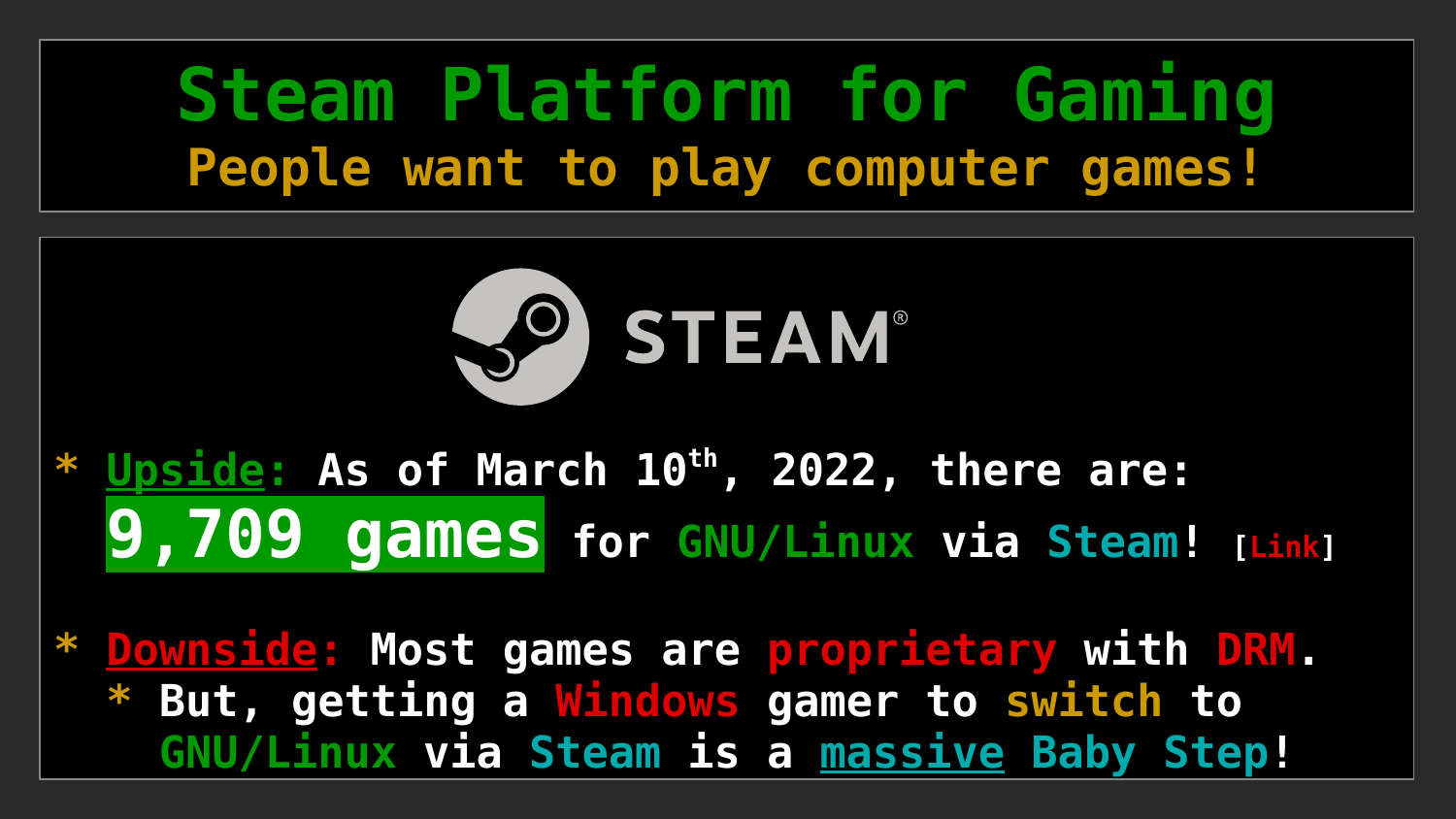### **Microsoft Office 365 (Office.com) works on GNU/Linux via Firefox!**

**I personally use LibreOffice wherever possible. \* I also inform Windows and Mac users about it.**

**But, unfortunately, Microsoft documents are in a quasi-free/proprietary format.**

 **\* Only Microsoft can properly read/write docs.**

**So... to help encourage standard office usages of GNU/Linux: Microsoft Office 365 does in fact work!**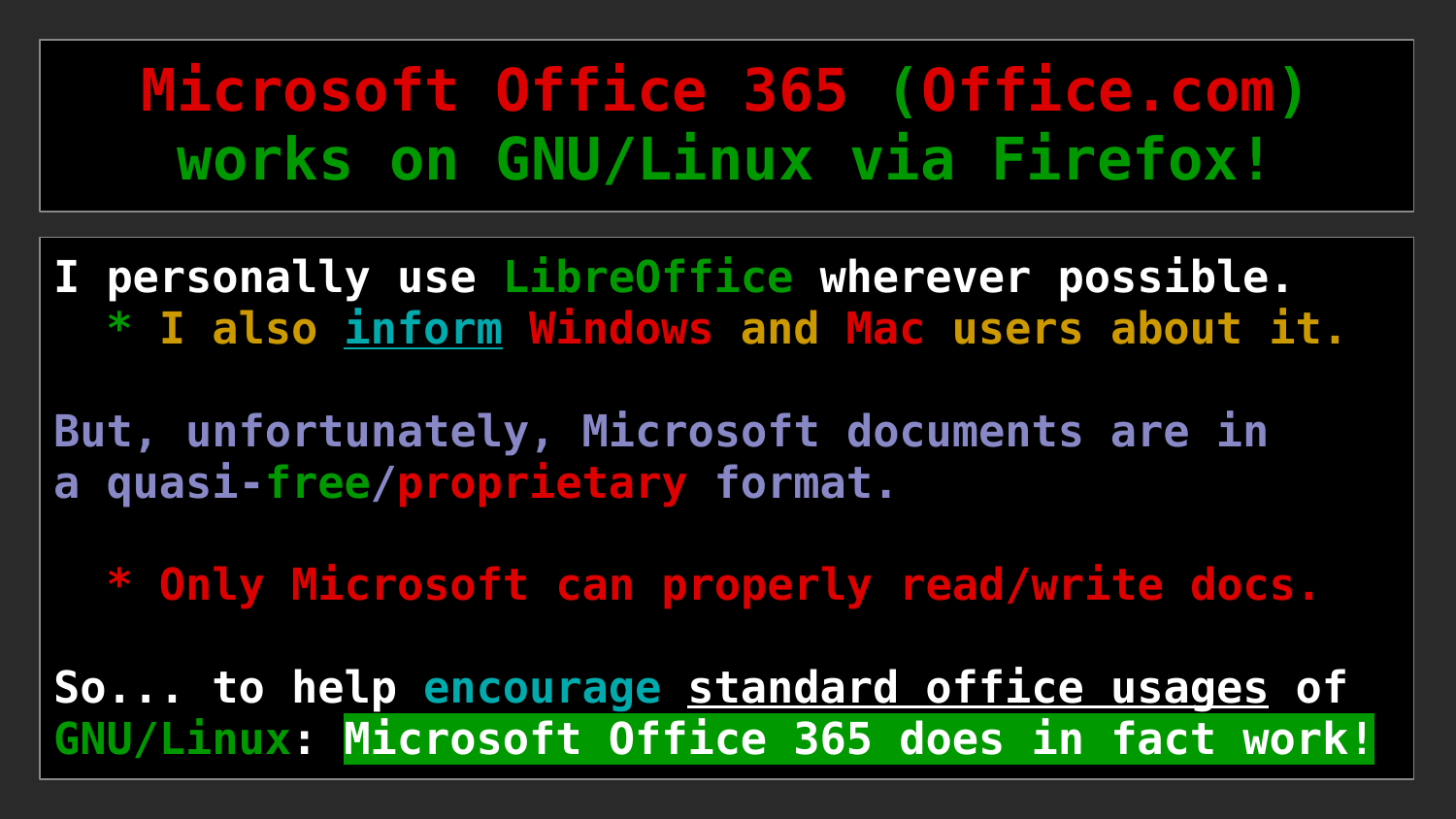### **Baby Steps Strategy: Part I Example of a Windows User**

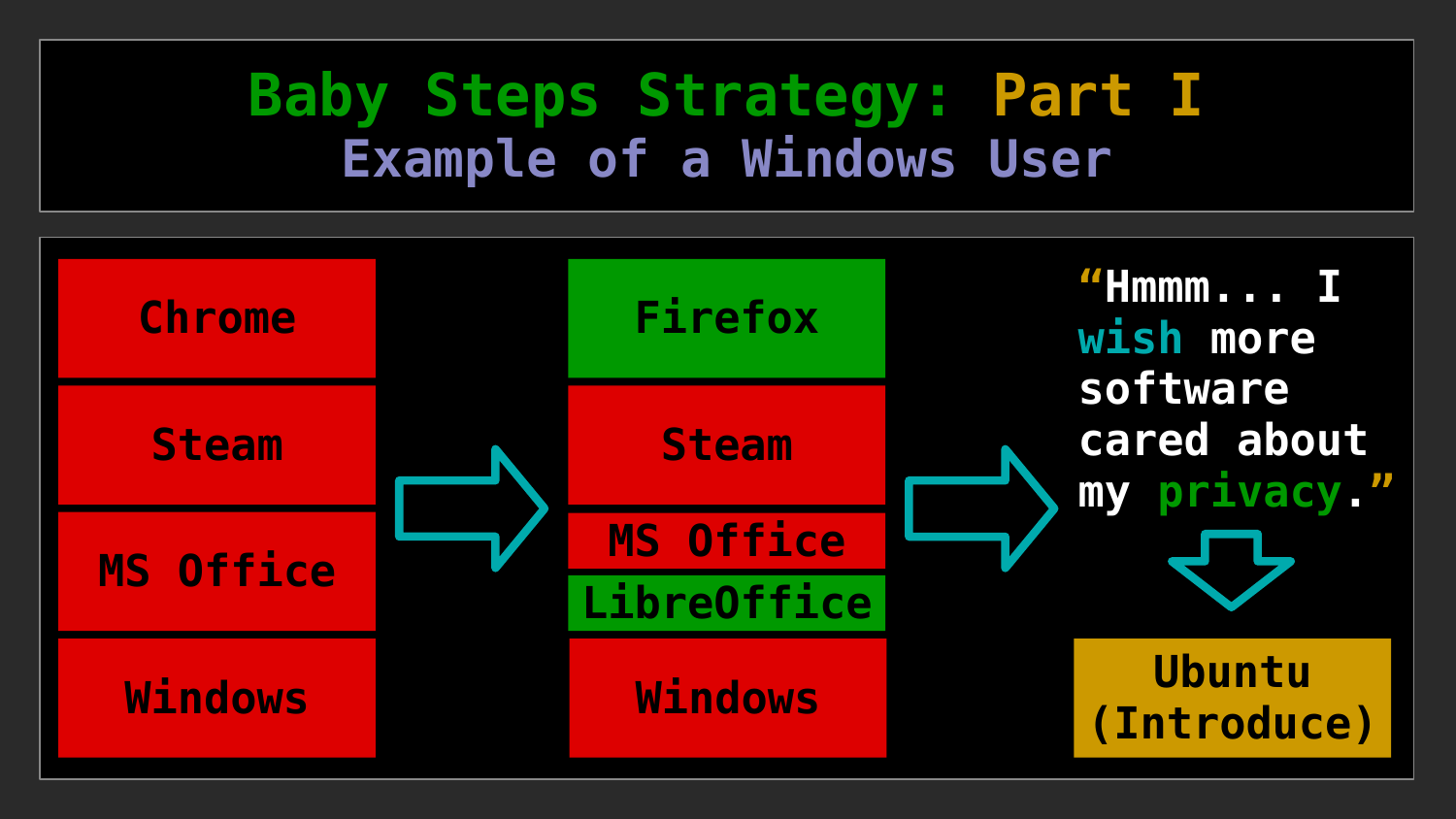### **Baby Steps Strategy: Part II Example of a Windows User**

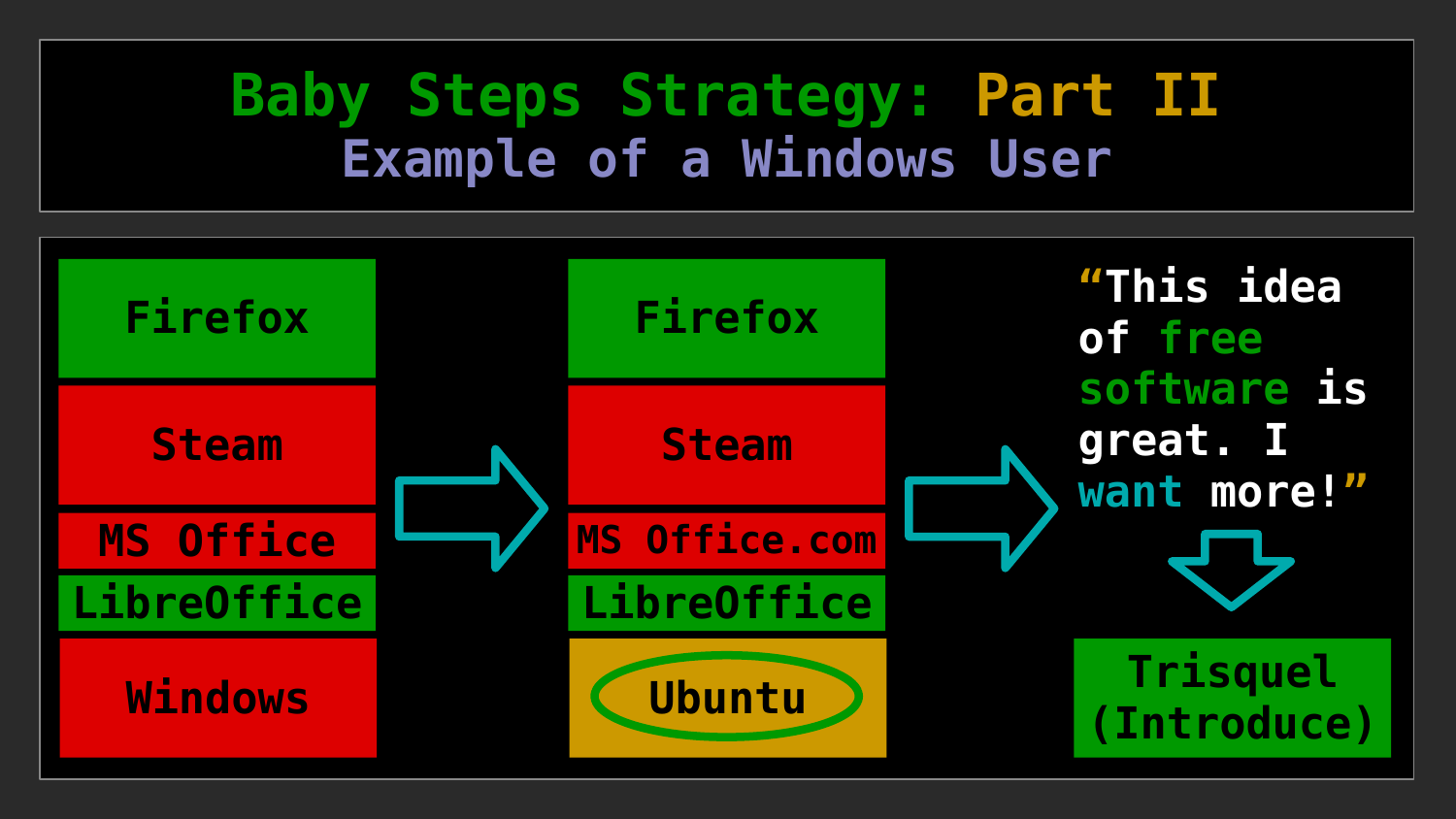**Get more money or developers to support Free Software**

**Scenario: More people are now using Ubuntu.**

- **\* The software industry will care more to support GNU/Linux. Helps all distros (e.g., Trisquel).**
- **\* Websites will ensure it works for Firefox. (Prevents the trend where only Chrome works.)**
- **\* More developer positions will require GNU/Linux skills to reduce Windows/Mac dev environments.**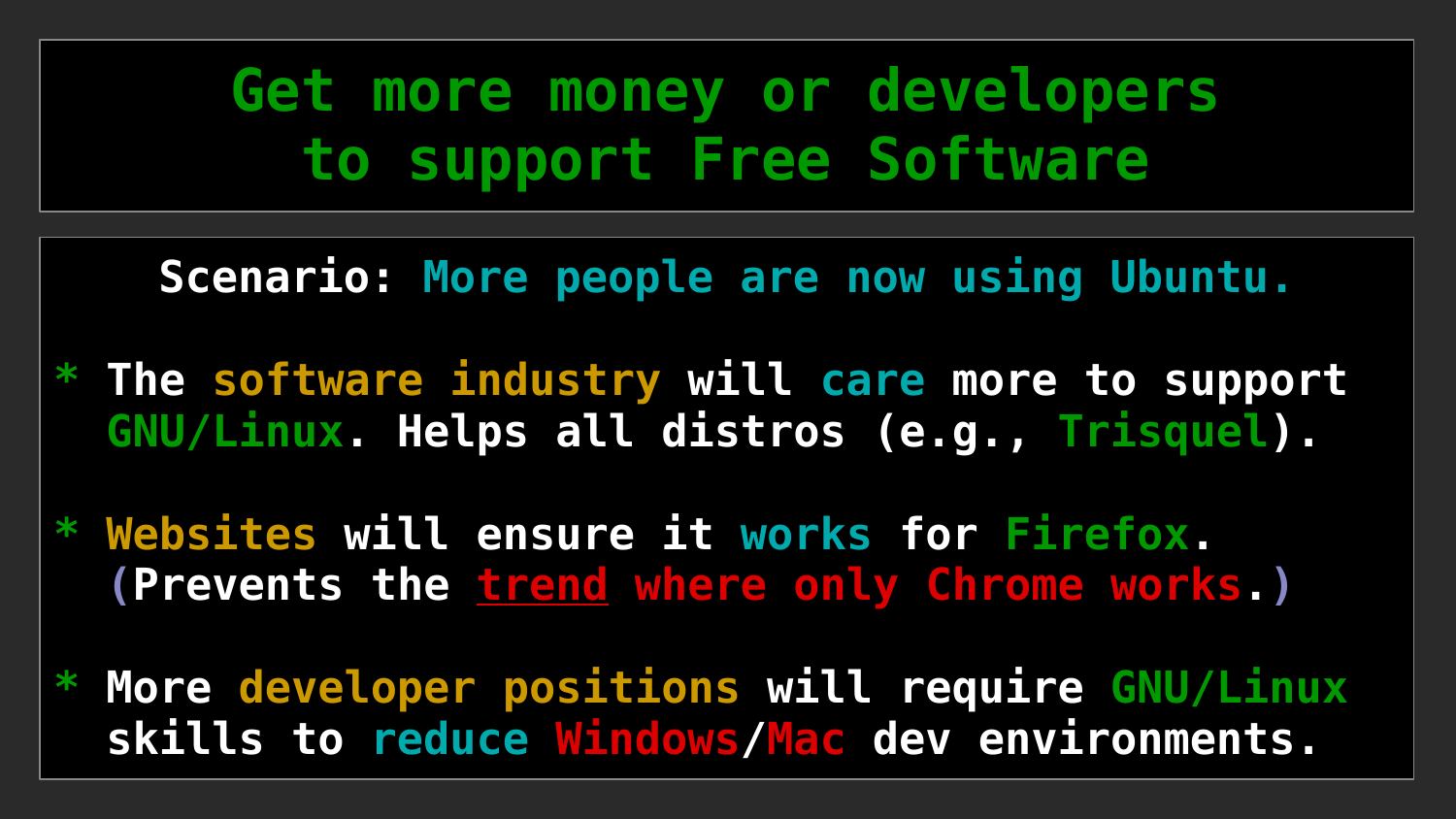# **If you are a developer: Sell your software!**

- **\* Most free software projects: Funded by donations.**
- **\* But, many people don't value free (\$0.00) things. Like my wife, for instance. And [other people](https://www.businessinsider.com/people-dont-value-free-stuff-2017-6?op=1).**
- **\* Think about it: Why do people stand in line to buy the latest, expensive iPhone? \* The cost makes it seem chic/cool/important. \* Also: Money helps ensure it will be supported.**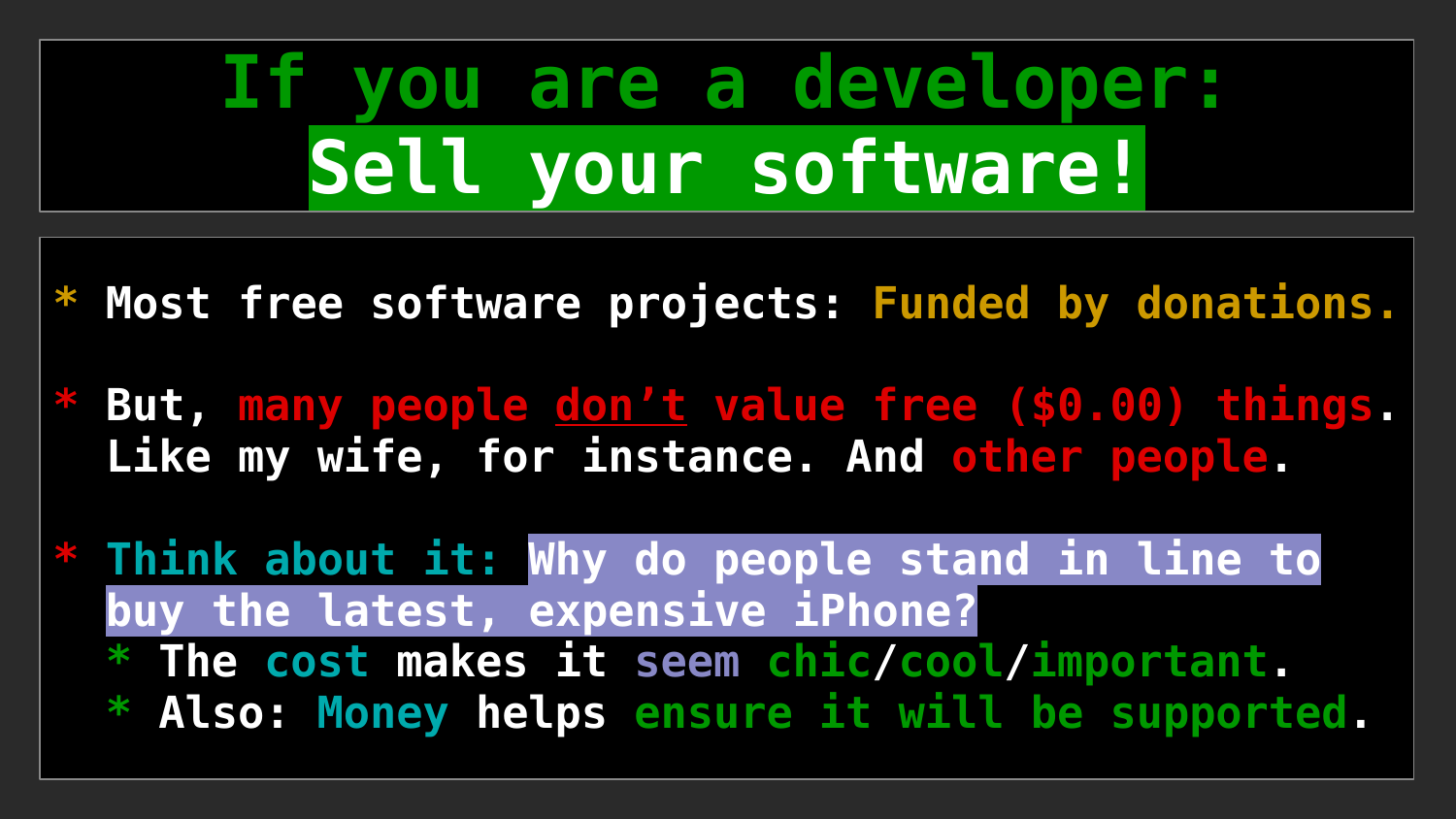# **If you are a developer: Sell your software!**

- **\* Yes, you can sell software under the AGPL and other free software licenses.**
	- **\* Article: Selling Free Software <https://www.gnu.org/philosophy/selling.html>**
- **\* Also, you can make money by being a freelance developer, releasing your code as free software.**

 **"I am creating the software, but you can use it how you want, change it, and such under the AGPL."**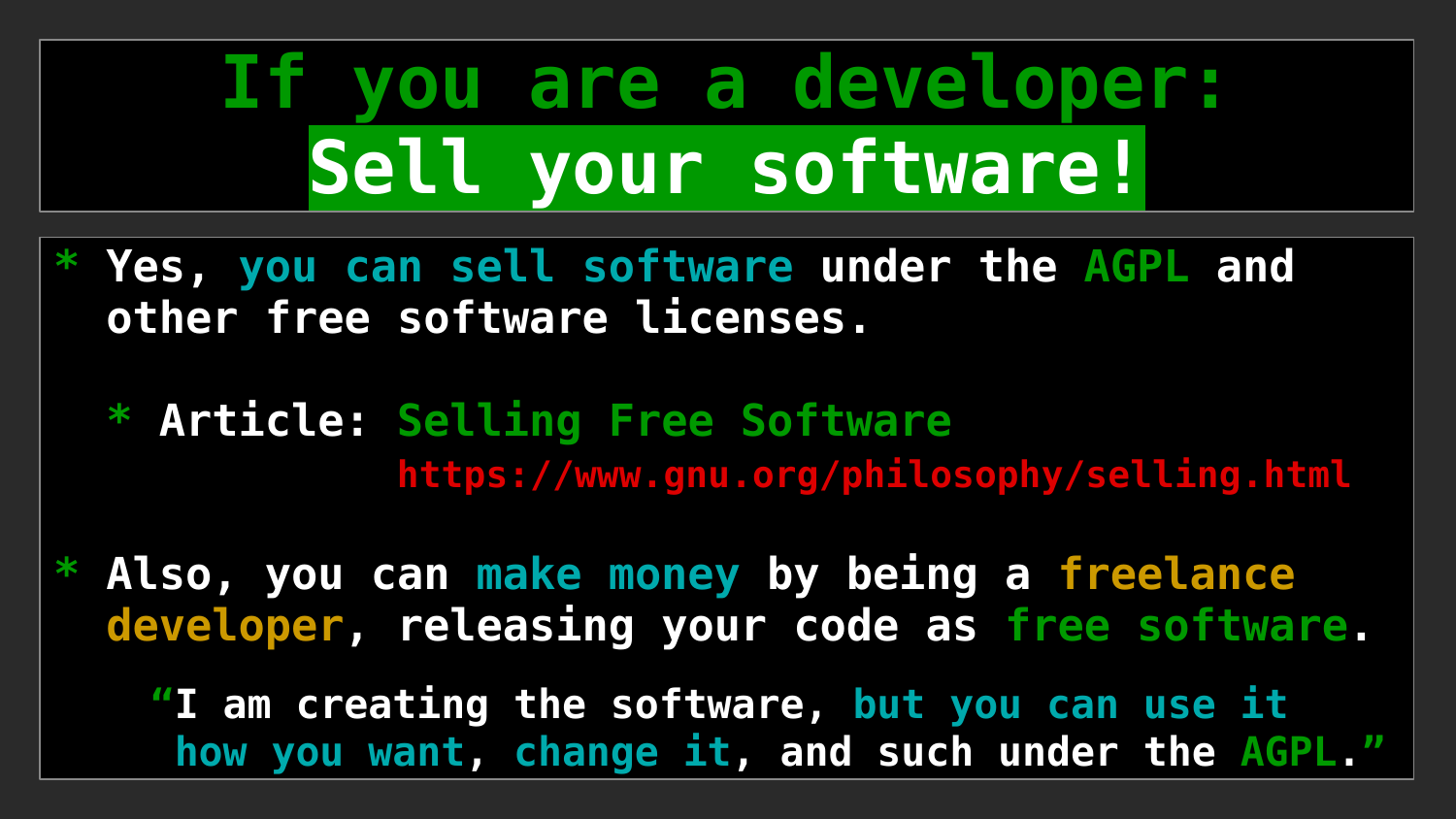### **Selling an Android App \$0.89 \* 50,000 = \$44,500**

- **\* This is an "Open Source" app for \$0.89 (USD). (License: GPL 3.0)**
- **\* On Google Play & F-Droid**
	- **Opinion: F-Droid needs to support payments beyond Bitcoin in the future.**

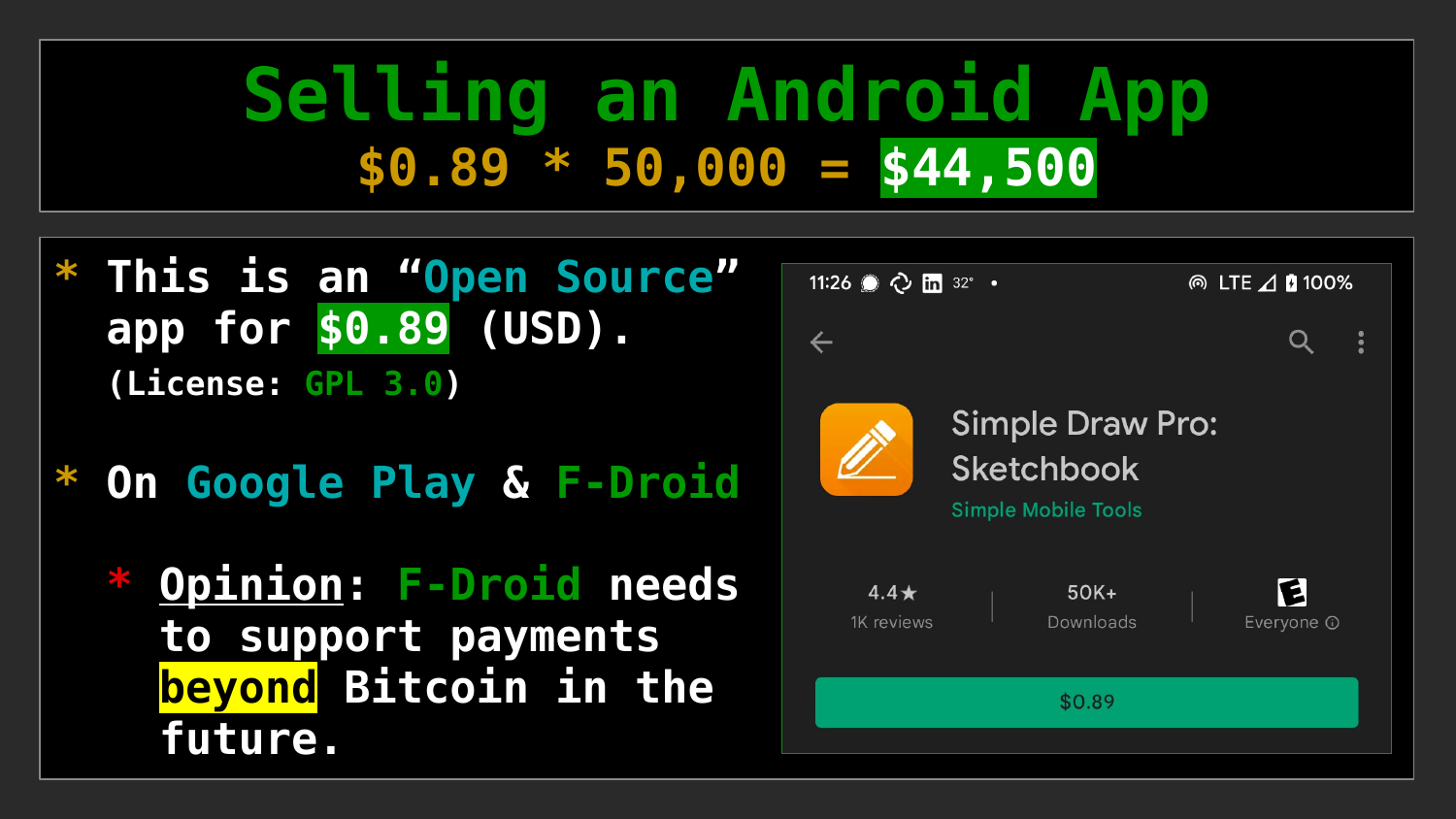# **Any questions/comments?**

- Hopefully, you don't want to throw (too many)  **eggs or rotten fruit at me!**
- **\* Long-term, I want a world where Free Software is the default, preferred software.**
	- **\* Same goes for free hardware and networking.**
- **\* We can't get there without more hearts & minds!**